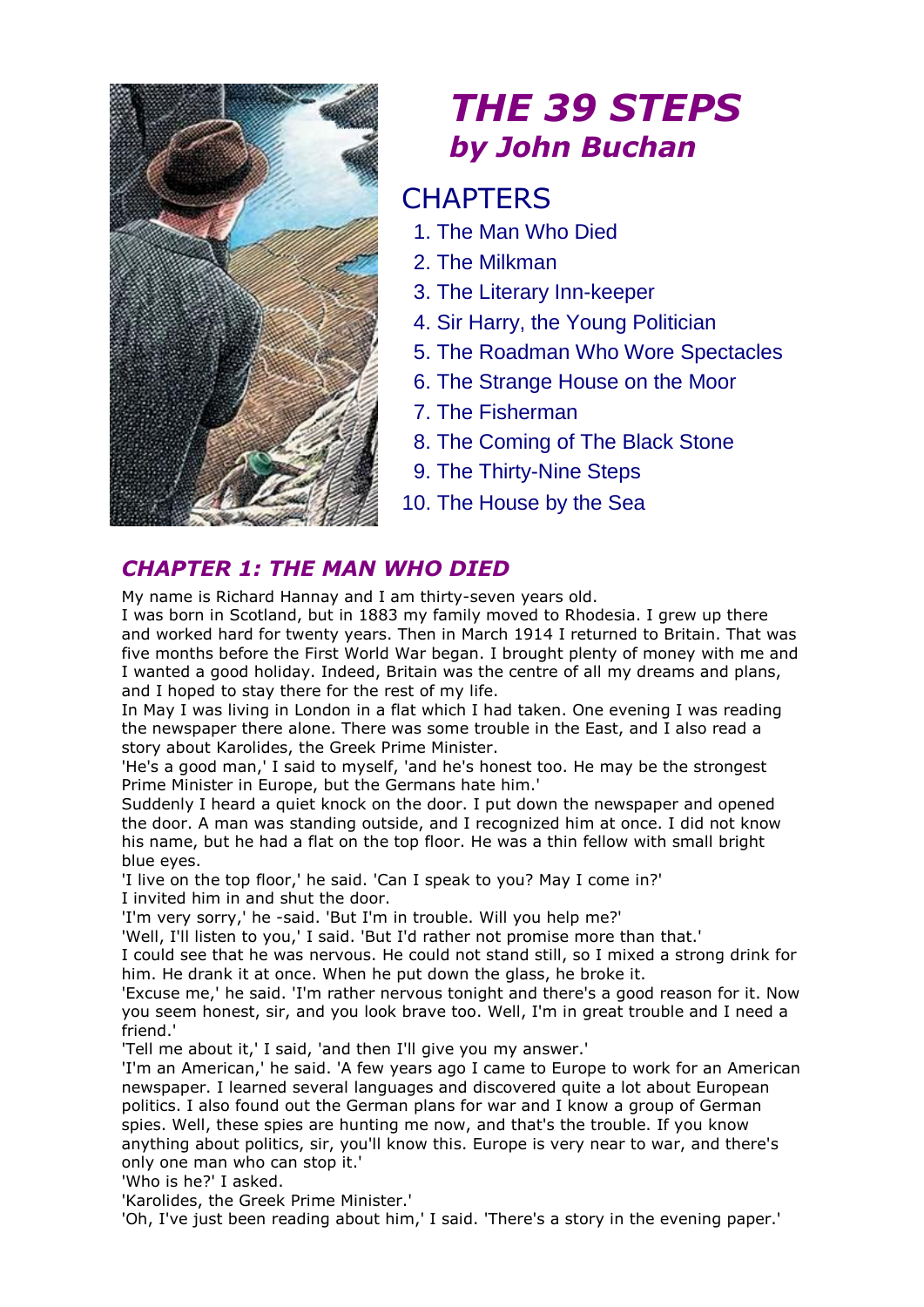'Yes. Well, the Germans want to kill him,' he said. 'They would kill me too if they could. Karolides will be coming to London next month. He has been invited to the Foreign Office on June 15th, and they've chosen that date to kill him. I'm the only man who can save him.'

'And how can I help you, Mr. -?'

'Scudder,' he said. 'Franklin P. Scudder. I've just told you, sir, that these spies want to kill me. I thought that I was quite safe in London. I was sure that my enemies hadn't followed me here. But yesterday evening I found a card in my letter-box, and there was a man's name on it. It was the name of my worst enemy.'

'You ought to tell the Foreign Office,' I said. 'They'll help you and they may save Karolides too.'

'There's no time for that. My enemies know that I'm in this building. They may be waiting outside to catch me. Do you think that I can hide in your flat, sir?'

'Well, I'd better prove your story first,' I said. 'I'll go outside and look around. If I see anything suspicious, I'll agree to help you. Is that all right?'

I left the flat and went out into the street. A man was standing outside the building. He raised his hand as soon as he saw me. I looked around quickly and noticed a face at a window-across the street. The man's signal was' answered immediately, and the face disappeared. I bought another newspaper at the corner of the street and then went back to the flat.

'All right, Mr. Scudder,' I said. 'You can stay here tonight. I've proved your story. There's a fellow outside who looks rather suspicious. Your enemies may be staying in the house across the street. I saw a face at the window but it soon disappeared.'

Scudder stayed quietly in my flat for several days. When I went out, he was very nervous. I noticed that someone was always standing outside the building. I saw the face at the window a few times, but no one came to the flat.

Scudder wrote a lot of short notes in a little black book. He counted the days to June I 5th and marked them off in the book.

One day he said, 'The time is going quickly, Hannay. If they're still watching the house, I won't be able to escape. If anything happens to me, will you continue the fight?'

I liked Scudder's adventures, and his story was exciting. But I had no interest in politics, and I did not listen to him carefully. He continued to talk.

He told me about a woman named Julia Czechenyi who was one of the spies. 'She's a terrible enemy, Hannay,' he said, 'but the old man is worse.'

This old man was Scudder's chief enemy, and he described him very carefully. 'It's strange,' he said, 'but he has the voice of a young man. And his eyes, Hannay! If you see his eyes, you'll never forget them. They're small and bright, like a bird's eyes.' He talked for a long time that day. I cannot remember everything that he said. But I noticed that he was more nervous than usual.

In the evening I went out to dinner with a friend. It was half-past ten when I returned. I opened the door of the flat and went in. The lights were not lit and this seemed rather strange. I put them on and looked around. There was nobody there and I thought that Scudder had gone to bed early.

I walked into the next room and saw something in the corner. For a moment I did not recognize it, but then I suddenly felt very cold and weak. I wanted to open my mouth and cry out. But I could not move or say anything.

Scudder was lying on his back in the corner. There was a long knife through his heart. Its handle stood up above his clothes, and the poor man was fixed to the floor.

#### *CHAPTER 2: THE MILKMAN*

At last I sat down feeling very sick. I sat there for perhaps five minutes and then I felt afraid. I was so nervous that I had to cover Scudder's body with a tablecloth. But I could still see the form of the handle of the knife. It was pointing at me like a finger. I got a drink for myself and sat down again to think.

Scudder was dead and his body proved his story. His enemies had killed him because he knew their plans.

'They'll kill me next,' I thought. 'They know that he lived on the top floor. They know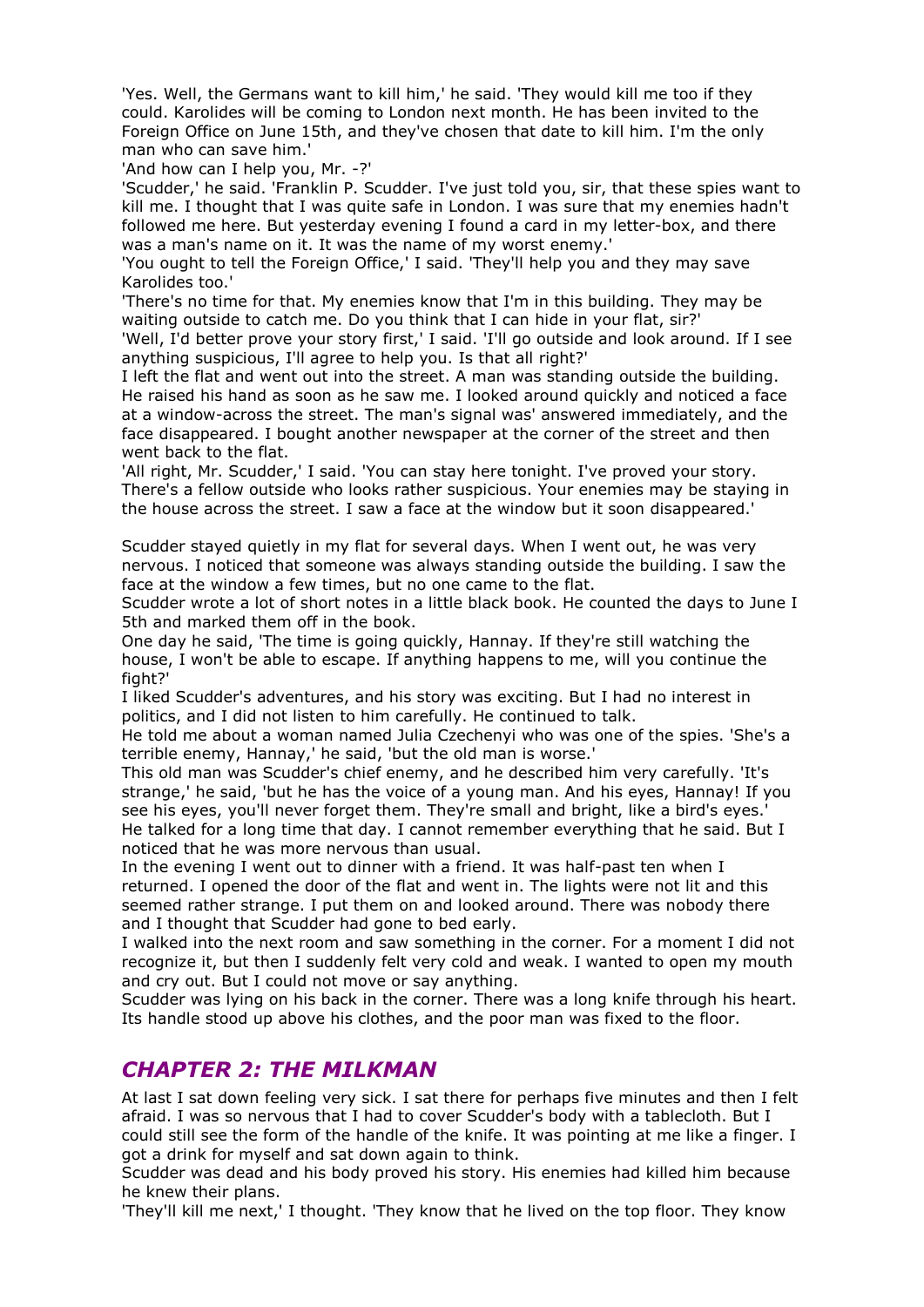that he has been in my flat for three or four days. And they'll guess that he told me their plans.'

What could I do? Well, I could go to the police at once and tell them the story. But they would be suspicious if I told them about Scudder's death. 'They'll guess that I killed him,' I thought. 'They may blame me for his death.'

I thought about the matter for a long time and then I made a plan. I had not known Scudder very well but I had liked him. I enjoyed an adventure too, and I wanted to continue his work.

'I may write to the Prime, Minister,' I thought, 'or to the Foreign Office. But perhaps that won't be necessary. I'll disappear for a few weeks. Then I'll come back to London and go to the police.'

I went over to Scudder's body and took off the cloth. I had seen him writing in a little book and I searched his pockets. But the book was gone, and he had no papers at all. I opened my desk and took out a map of Britain. I thought that Scotland was the best place for my plan. I was born there and I still speak like a Scotsman. In Rhodesia I had learned German very well too, and I thought about going to Germany. But perhaps Scotland was the better idea.

I chose Galloway, which was a wild part of the country. There were few big towns there, and it was not too far to travel. I knew that there was a train to Scotland in the morning. It left London at ten minutes past seven. But how could I get out of the flat? I should not be able to escape if Scudder's enemies were outside the building. Then suddenly I had a wonderful idea. Every morning at half-past six the milkman delivered my milk. He was a young man and we were the same size. He had a short black moustache and wore a white hat and coat. My idea was to borrow his clothes and the can of milk. Then I could escape from the building as the milkman.

I went to bed then and slept for a few hours. In the morning I had a bath and carefully cut my moustache. It was long and dark and I cut it short. I counted my money and put fifty pounds in my pocket. While I was getting ready, I remembered my tobacco. When I put my fingers into the large tobacco-box, I felt something hard under the tobacco. It was Scudder's little black book, and I put it in my pocket. It was a good sign, I thought. Scudder had hidden it there, and his enemies had not found it.

It was twenty minutes to seven now, and the milkman was late. But suddenly I heard the noise of the milk-can on the stairs, and I opened the door.

'Come in, please,' I said. 'I want to speak to you.'

He came into the flat, and I shut the door.

'Listen,' I said, 'you're a good fellow, and I want you to help me.' I took a sovereign out of my pocket and added, 'If you agree, I'll give you this.

'When he saw the sovereign, his eyes opened wide.

'What do you want me to do?' he asked.

'I want to borrow your clothes and your milk-can for a few minutes,' I said.

He laughed and said, 'What do you want them for?'

'Well, I've just remembered something, but I can't explain it now. Let me borrow the things, and I'll be back in ten minutes.' I put the sovereign into his hand.

'All right,' he said. 'I like a bit of fun too.'

I put on his clothes and we went out of the flat. I shut the door behind me. 'Don't follow me,' I said. 'I'll soon be back.'

I went down the stairs and into the street. I made a noise with the milk-can and began to sing. A man who was standing outside looked at me, but he did not say anything. I looked at the house across the street and noticed the face at the window again. I turned into another street and began to run. Then I took off the milkman's clothes and threw them, and the milk-can, over a wall.

When I arrived at the railway station, it was ten minutes past seven. The train was moving slowly out of the station, and I had no time to buy a ticket. I ran forward and caught the handle of a door. I got it open and climbed into the train.

The ticket-collector soon came along. He was rather angry with me, and I had to invent some excuses. But he accepted these and wrote a ticket to Newton-Stewart in Galloway.

### *CHAPTER 3: THE LITERARY INN-KEEPER*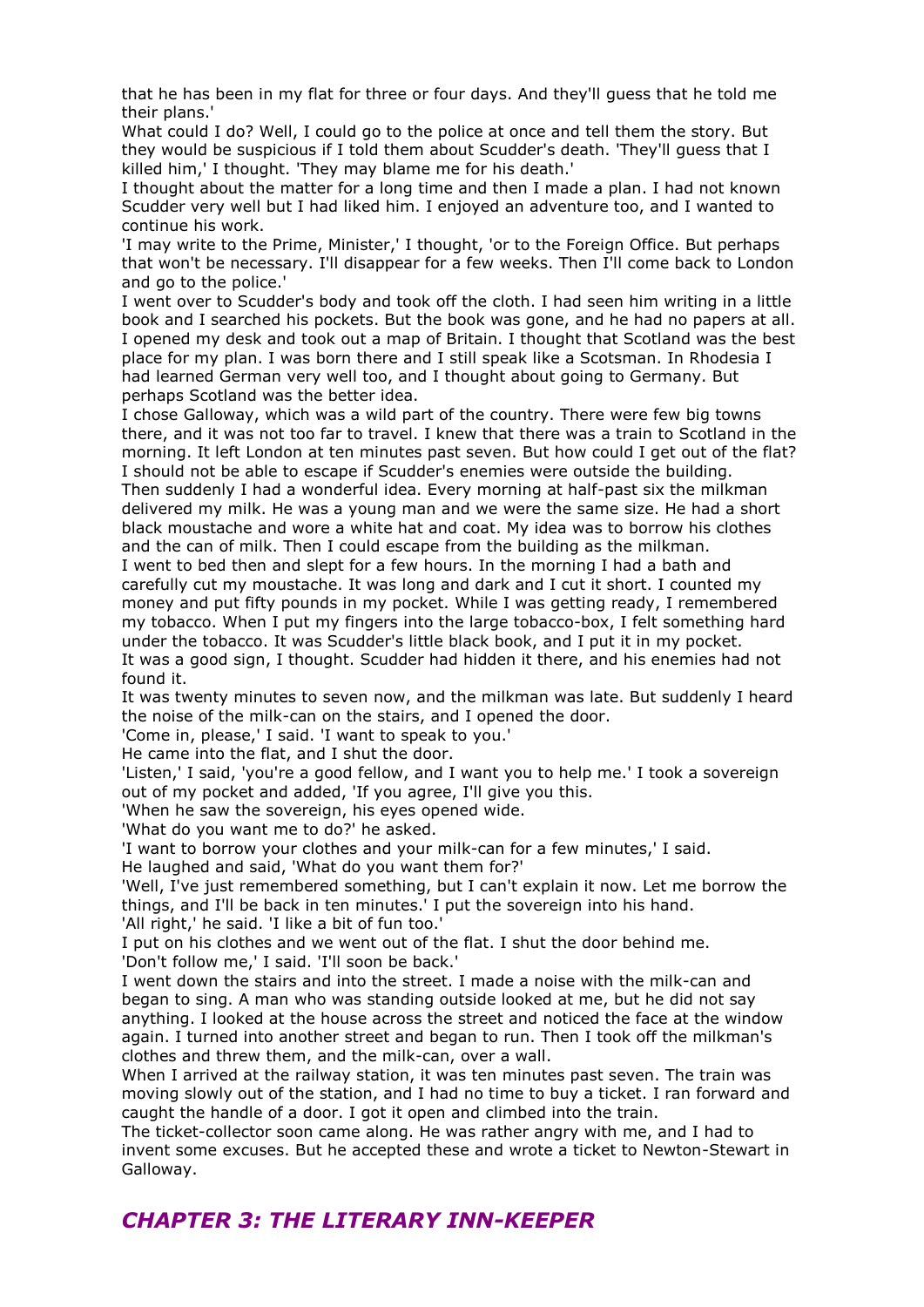All that day I travelled to the north. The train stopped at Leeds station where I bought a basket of food and the morning newspapers. Another ticket-collector came in and told me that I had to change trains at Dumfries.

I read the papers, but of course there was nothing in them about Scudder's death. It was too early for that. Then I took out Scudder's little book. It was full of figures but there were also a few strange names. I noticed the words 'Hofgaard', 'Luneville', 'Avocado' and 'Pavia'. 'Pavia' appeared several times.

It was clearly some kind of code and I have always been interested in codes. I looked carefully at this one. Scudder had written numbers instead of letters. But what did the names mean? I knew that some of them were towns. But had he used them instead of People's names? There is usually a key-word in codes like this, and I tried to guess it. 'Hofgaard' was clearly not the key-word because it did not suit the rest of the code. I tried the other words too but none suited the code.

I slept for an hour or two, and then the ticket-collector's voice woke me up. 'Be quick, sir. I mean that you have to change here.'I looked out of the window. We were at Dumfries, and the train had stopped. I got out and crossed the station to the Galloway train.

The train was quite full, and I had an interesting conversation with a farmer. He thought that I was a farmer too! We talked about cattle and crops and prices. Many people got out at different stations, but I continued. At five o'clock the train stopped at a small place which suited me very well. I cannot remember its name, but it was quiet. And it was a long way from London.

I got out and a child took my ticket. It was such a fine evening that I felt quite happy. I followed the road for a mile perhaps and then took a path along a valley. It was not long before I reached a cottage. There was a woman at the door of the cottage and I spoke to her. She answered me very politely, and I said, 'May I stay here tonight?' 'You're welcome,' she replied. 'Please come in.'

Very soon she laid a fine meal in front of me, and I drank several glasses of thick sweet milk.

When it grew dark, her husband came home. He was a big man with a thick black moustache. We talked politely for an hour or more, and smoked some of my tobacco. They did not ask me any questions but guessed perhaps that I was a farmer.

In the morning I enjoyed a large breakfast. But when I offered half a sovereign to the woman, she would not take it. It was a warm day, so she gave me a small can of milk to take with me. It was nine o'clock when I left the cottage.

I walked a few miles to the south because I wanted to return to the railway. But of course I could not go back to the same little station. The railway men and the child would recognize me if they saw me again. And then they would remember me.

So I went towards the next station and on my way there made a plan. The safest way was to return to Dumfries. The police might be searching for me, and I should be safer in a big town.

When I reached the station, I bought a ticket to Dumfries. I did not have long to wait until a train came in. I got in with an old man and his dog, and the man soon went to sleep. I borrowed his morning paper which lay beside him.

The story of the murder was on the first page. Big letters said 'MURDER IN A LONDON FLAT'.

The milkman had waited for me for half an hour. Then he had called the police. They had got into my flat and found Scudder's body. The milkman had been arrested and taken to prison! I felt very sorry for the poor man.

The story was continued on the back page. And the latest news was that the milkman had been released. The police were now looking for a man named Richard Hannay! They thought that he had escaped by train and gone to Scotland.

I was glad that the milkman had been released. He knew nothing about the murder, and I had only given him a sovereign. He had been arrested and sent to prison for that!

The train stopped at a station which I recognized. It was the place where I had got out the night before. Another train had just arrived from Dumfries, and three men had got out of it. They were talking to the railway men and the child. I watched them carefully. The child was pointing along the road which I had taken.

The train started again. While it was moving out of the station, I covered my face with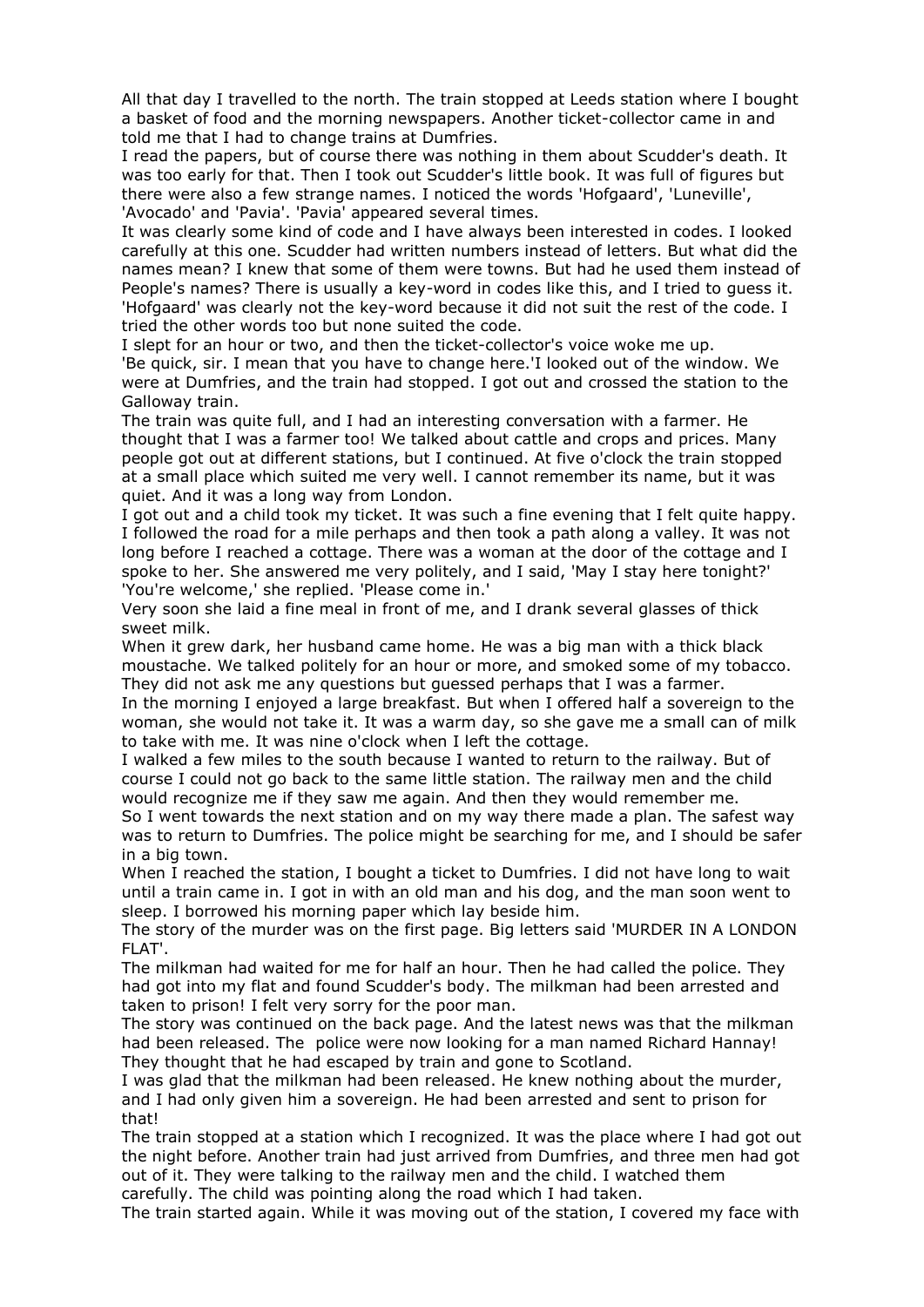the newspaper. It had gone a mile perhaps when it suddenly stopped again. We were not at a station. The train was near a bridge over a river.

This was my chance, and I changed my plan at once. I opened the door and jumped out. It would have been a good idea if I had not forgotten the dog. When I jumped, the dog tried to follow me. The old man woke up and rushed to the door. 'Help! help!' he cried.

I ran down to the river bank and hid among some bushes there. The ticket-collector and several people had come along and were standing at the open door. A man was pointing towards the river bank.

But a lucky chance saved me. I had not noticed that the dog was tied to the man. Suddenly the dog jumped out and pulled the old man out too. They rolled down the bank, and everybody forgot me for a moment. The old man was rescued, but in the excitement the dog bit somebody. I took my chance and ran away through the bushes.

When I looked back, the excitement was over. The people were climbing into the train again, and soon it began to move.

I walked along the river bank and thought about my problem. I was safe but I was also afraid. I do not mean that I was afraid of the police. I was thinking about Scudder's enemies and their plans which I knew. I felt sure that they would try to kill me or have me sent to prison. They were a danger to me, and I could not hide my fear. My troubles were not over yet.

I climbed away from the river until I reached the top of a hill. There were other hills around me, and I could see clearly for several miles. There were the railway station and one or two cottages. Dust was rising over towards the east and that meant a road. Then I looked up into the blue sky, and my heart almost stopped beating.

A small plane was flying towards me. And I knew at once that Scudder's enemies were in that plane. The British police never used aircraft to look for people.

I rolled behind a rock and watched the machine. It flew along the river bank in narrow circles. It was so low that I could see the pilot. But I was sure that he did not see me. Then it climbed and turned. It flew over the river again and went back to the south. I decided at once to leave those hills. There was no place for me to hide. And my

enemies would soon find me if they could look down on me from the sky.

At six o'clock I reached the road. I followed it for a few miles. It was beginning to get dark when I came to a house beside a bridge. I was surprised to see one house standing alone in that wild country.

A young man was standing on the bridge reading.

'Good evening,' he said. 'It's a fine evening, isn't it?'

'Yes, indeed,' I replied. 'Is this house an inn?'

'Yes, sir, and I'm the inn-keeper. Would you like to stay here tonight?'

'You're a very young inn-keeper, aren't you?'

'Well, my father died last year and left me this inn. I'm living here with my mother but I don't like the work at all. I'd rather write stories, but what can I write about? I don't meet many interesting people.'

I suddenly got the idea that this young man could help me. 'I'll tell you a story,' I said, 'and it's true too. I need a friend. And I'll tell you this story in order to get your help. I'll give you permission to write it, but don't do anything before June 15th. That's a very important date.'

Then I sat on the bridge and told him a story. He listened carefully, and his eyes were bright with excitement.

'I'm a farmer from Rhodesia,' I said, 'and,I came to Britain a few weeks ago. I travelled by ship from German West Africa. The Germans there thought that I was a spy. And they followed me all the way to Britain. They've already killed my best friend, and now they're trying to kill me. Have you read the newspaper today?' He nodded.

'Well then, you know about the murder of Franklin Scudder.'

'He was my best friend, and he was killed in my own flat.'

I told him that Scudder had worked for the Foreign Office. And I explained that he had known some of the Germans' secrets. It was quite a long story, and I made it very exciting.

At the end I said, 'You're looking for adventure, aren't you? Well, you've found it now. These German spies may come here, and I want to hide from them.'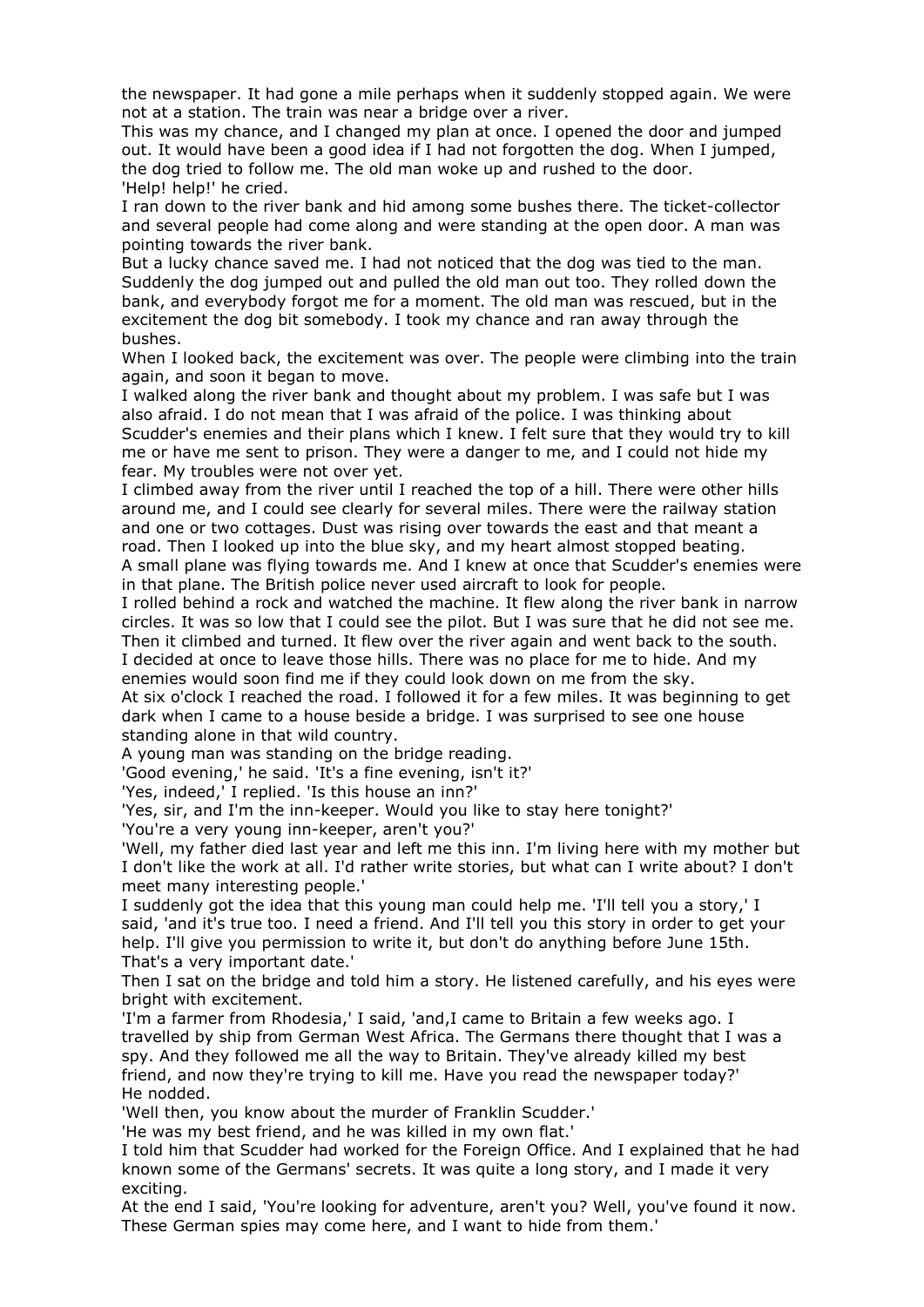He took my arm politely and pulled me towards the inn. 'You'll be safe here, sir,' he said. 'You must tell me your adventures again, and I'll write them down.'

'All right. But I have some work to do first. Scudder gave me a long message in code. And I must find out what it means.'

While we were going into the inn, I heard the plane again. It was flying low towards the bridge.

I had a quiet room at the back of the house. The inn-keeper's mother brought me my meals. The place suited me very well.

The next morning I took out Scudder's note-book and began to work. The code was a difficult one, and I had to try many possible key-words. By noon I had found the spaces between the words but I could not discover the letters.

After dinner I tried again and worked hard until three o'clock. Then suddenly I had an idea. I was lying back in my chair when a woman's name came into my head. It was Julia Czechenyi. Scudder had told me that she was one of his worst enemies. Perhaps her name was the key-word. I tried it quickly on the code and it was right!

'Julia' has five letters, and Scudder had used these letters instead of *a*, *e*, *i*, *o* and *u*. *J* is the tenth letter in English, and so he used the number io instead of a. The letter e was the *u* of 'Julia', and *u* is the twenty-first letter. So Scudder had written 21 instead of *e*.

The name 'Czechenyi' gave me nine other numbers, and I could soon read Scudder's notes. I sat in my room working quietly for the rest of the afternoon.

The facts in Scudder's little book were terrible. Indeed, when the woman brought my tea, I was a very nervous man. My face looked pale, and I did not want to eat anything.

'Are you all right, sir?' she asked. 'You look very pale.'

'Oh, it's nothing,' I said. 'Please put the things on the table.'

There was a sudden noise outside the inn, and the woman left my room. I heard a motor-car stopping and then there were several voices.

A few minutes later the inn-keeper rushed into my room. 'Two men have just arrived,' he said, 'and they're looking for you. They described you very well.'

'What did you tell them?'

'I told them that you had stayed here last night but had left early this morning.' 'Can you describe them?'

'One is a thin fellow with dark eyes, and the other is rather fat.'

'Do they talk like Englishmen?'

He nodded. 'Oh, yes, I think so.'

I picked up a bit of paper and wrote quickly in German:

'. . . Black Stone. Scudder had heard about this., but, he could not do anything until June 15th. Karolides' plans are uncertain, and I may not be able to help. But if Mr. T. advises, I will try . . .'

When I had written the message, I tore the edges of the paper. It was like a part of a torn-up letter.

'Give this to them,' I said. 'Tell them that it was found in my room.'

Three minutes later the men drove away in the car. The inn-keeper appeared in great excitement.

'Your paper gave them a surprise,' he said. 'The dark fellow turned pale, and the fat one looked very ugly. They paid for their drinks and left at once.'

'Now I want you to do something for me,' I said. 'Get on your bicycle and go to the police at Newton-Stewart. Describe the two men and talk about the London murder. You can invent reasons. You can say that you heard a conversation between them.

One man told the other that he had just been released from prison.. And say that you also heard Scudder's name. The hunt isn't over yet. Those two fellows will come back tomorrow morning, and the police must be here to arrest them.'

He went off at once, and I continued my work on Scudder's notes. It was six o'clock when he came back.

'It's all right,' he said. 'The police will be here at eight o'clock in the morning.' We had a meal together, and I had to tell him my adventures again. He made notes about them during the meal. I could not sleep that night. I finished Scudder's book and then sat up in my chair until morning. I was thinking about Scudder's terrible story.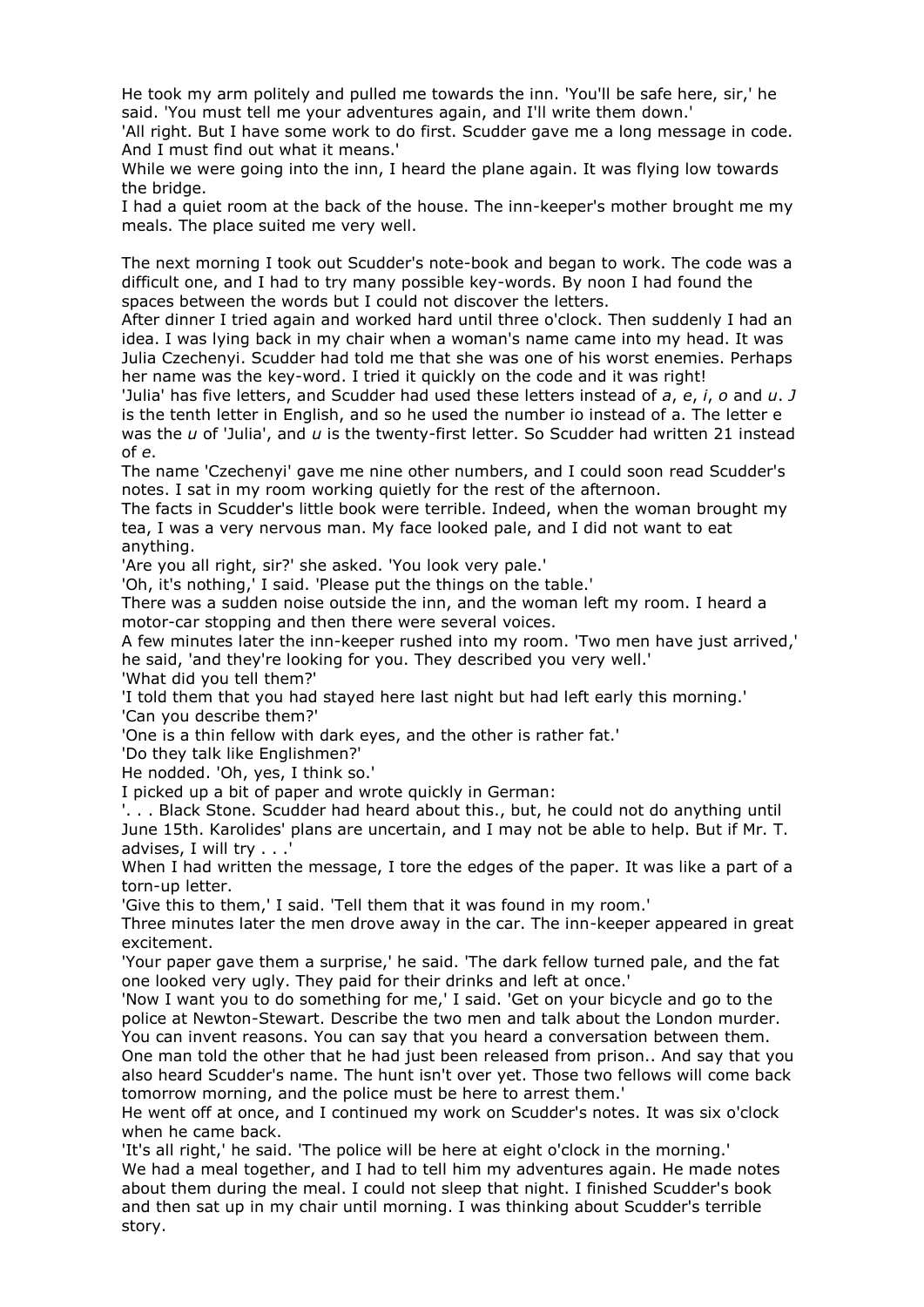At eight o'clock three policemen arrived at the inn. The inn-keeper met them and showed them the garage. They left their car there and then came into the inn. Twenty minutes later another car appeared and stopped two hundred yards from the inn. I was watching from a window above the front-door. The car was driven under some trees and left there. Two men got out of it and walked towards the inn. The plan which I had made was not a very good one. I hoped that the police would arrest the men. If they did so, I should be quite safe.

But now I had a better idea. I wrote a note to the inn-keeper and left it in my room. Then I opened my window and dropped quietly into some bushes in the garden. I ran across the garden and along the edge of a field. A few minutes later I reached the trees.

I did not waste a moment. The car was standing there, and I got into it. I started the engine and drove away.

The wind carried the sound of angry voices to my ears. But soon I was travelling along that road at fifty miles an hour.

#### *CHAPTER 4: SIR HARRY, THE YOUNG POLITICIAN*

It was a beautiful morning. But I was not thinking about the fine weather or the views around me. My thoughts were all of Scudder and his notes.

The little man had lied to me. He had talked a lot about Karolides, and part of it was true. But he had not told me the important things. I did not blame Scudder for not telling me the real secrets. Perhaps he had been afraid to tell anyone. Of course Karolides was in danger, but the danger to all Europe was greater! That was the real secret which Scudder had kept in his little book.

The words 'Thirty-nine steps' appeared several times among his notes. And once he had written this: 'Thirty-nine steps. I counted them carefully. High tide there is at seventeen minutes past ten.'

I wondered what it meant. The 'thirty-nine steps' must be at some place on the coast. The word 'tide' proved that, but why was it important?

Scudder had written that war was certain and no one could stop it. The German plans had been ready since February 1912. They would kill Karolides on June 14th, and his death would be their excuse. 'The Germans will talk about peace in Europe,' he wrote, 'but they don't want peace. They're ready for war and they're going to attack us suddenly.'

Scudder had also written about the visit of a French officer to London. He was the chief of the French army and was coming on June i5th. 'This officer will be told the British plans and will then return to France.'

Then Scudder had added that the Black Stone would also be in London on that day. They would learn the plans too and would send them immediately to Germany.

I drove on through the pretty villages of Galloway. It was a beautiful part of Scotland. But I could not enjoy the peace that was all around me.

I had to escape from my enemies and stay alive. I had to wait for a chance to help Scudder. But it was going to be very difficult. The police and the 'Black Stone' were hunting me, and I had no friends in Scotland.

About noon I came to a large village. I was so hungry that I decided to stop. Then I noticed a policeman. He was standing outside the Post Office, reading a telegram. When he saw my car, he raised his hand and ran to the middle of the road. 'Stop! stop!' he shouted.

I was suddenly suspicious and knew that the telegram was about me. Something had happened at the inn, and perhaps the police had agreed with the spies. They had described me and the car, and the police had sent telegrams to all the villages. I did not stop. The policeman put out his hand and ran beside the car. He caught my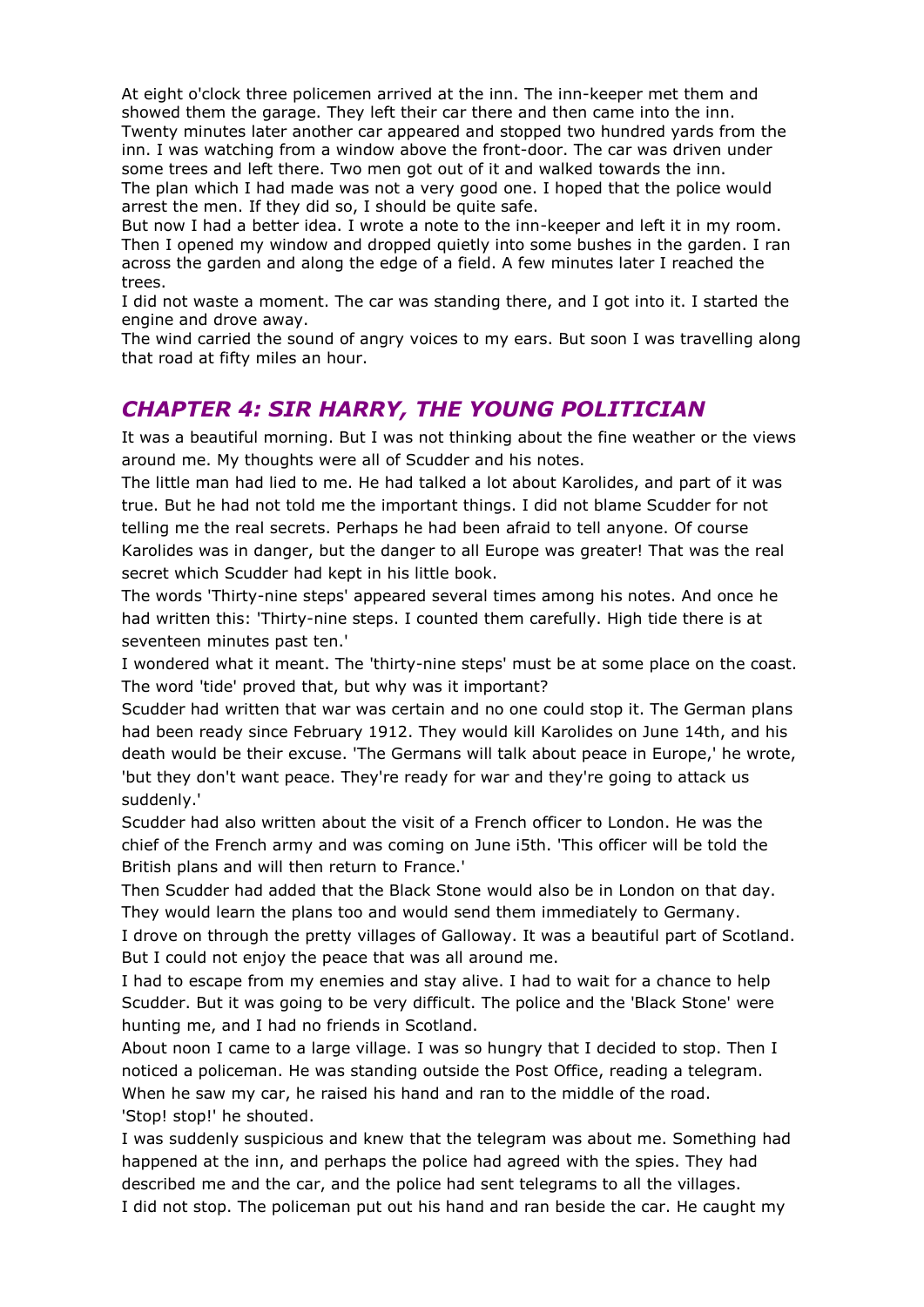arm through the window, which was open. And I hit him so hard that he fell back. I drove into the country again, following a narrow road. I climbed several hills above a wide valley. I was tired and hungry and began to look for a quiet inn where I could rest. But suddenly there was a noise above me and I looked up. The plane was a few miles away, flying towards me.

I drove fast down a hill between trees and high bushes. A car drove out from a narrow road at the side, and I could not stop. I pulled-the wheel hard to the right and shut my eyes.

My car ran through the bushes and started to fall. I saw the bottom of the valley fifty feet below. I sprang out of the car and rolled into a bush. There was a terrible noise as the car turned over several times. Then it lay like a pile of old metal at the bottom of the valley.

Someone took my hand and pulled me out of the bush. A kind voice said, 'Are you hurt?'

A tall young man was standing beside me.

'I'm very sorry about this,' he said. 'I saw your car, but neither of us could stop in time. I hope that you're all right. But you look quite pale.'

I was rather glad about the accident. The police were looking for that car, so I could not travel far in it.

'It's my fault,,sir,' I said. 'I oughtn't to drive fast on these narrow roads. Well, that car will never be driven again. This is the end of my Scottish holiday, but I ought to be glad. It was almost the end of my life.'

'I'm very sorry indeed,' he said again. He looked at his watch and continued. 'There'll be time to go to my house. You can change your clothes and have something to eat there. Where's your case? Is it below in the car?'

'No. All my things are at an inn forty miles away.' I was wondering what to tell him about myself. I did not want to say that I was a Rhodesian. My name had been in the newspapers. The police knew that I had come from Rhodesia. Perhaps this man would guess the truth if I said anything about Rhodesia. So I decided to be an Australian. I had read a lot about Australia. I should be able to talk about that country if he asked me any questions. And he would never discover the truth.

'I'm an Australian,' I continued, 'and I never carry a lot of clothes about with me.' 'An Australian,' he cried. 'Well, I'm the luckiest man in Scotland! You agree with Free Trade of course.'

'I do,' I answered quickly. But I was not quite sure what he meant.

'That's fine. Free Trade is the best thing for Britain. Well now, you'll be able to help me this evening.' He took my arm and pulled me towards his car.

Three minutes later we reached the house. He took out three or four of his suits and laid them on the bed. I also borrowed one of his shirts. I chose a dark blue suit and put it on. Then he took me to the kitchen.

There was part of a meal on the table. 'If we don't hurry, we'll be late,' he said. 'Eat something now and take some food in your pocket. When we get back tonight, we'll have a good meal. We have to be in Brattleburn by seven o'clock.'

I had a cup of coffee and some cold meat. The young man stood by the fire and talked.

'You've come just at the right time, Mr.-. Oh, excuse me. You haven't told me your name.'

'Twisdon,' I said.

'Ah, Twisdon. Well, I'm in trouble, Mr. Twisdon, and I'd like you to help me. There's a public meeting tonight at Brattleburn, and I have to make a speech about politics. I'm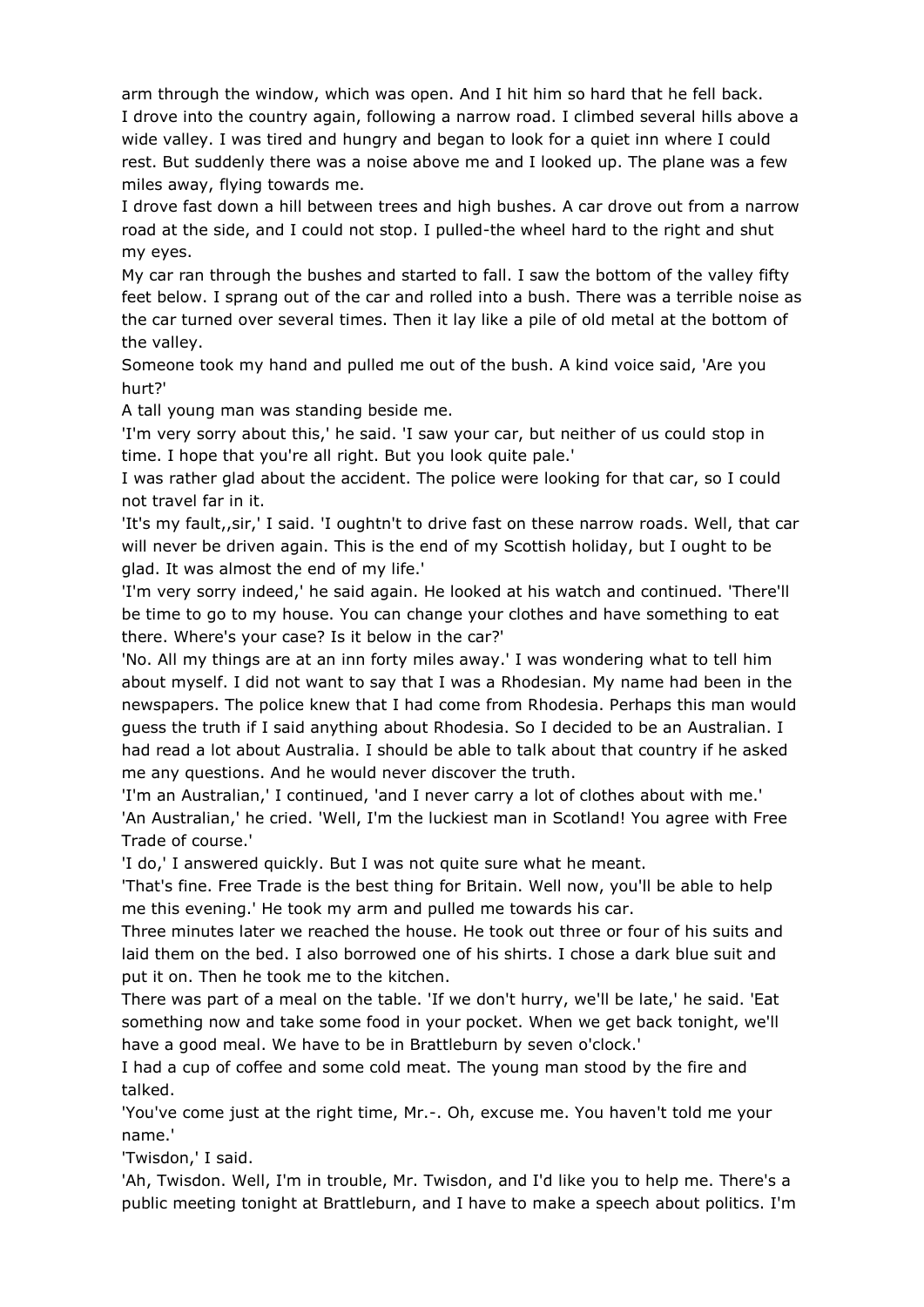the Liberal Candidate for this part of Galloway, and Brattleburn is my chief town. Well, I'd got everything ready for the meeting, and Crumpleton, the old Liberal Prime Minister, was going to make the chief speech. But I had a telegram from him this afternoon saying that he's ill and can't come. That means that I must make the speech myself.'

'Well, you're the candidate,' I said. 'You ought to be able to make a speech.' 'Oh, I can make a short speech all right, but ten minutes is quite long enough for me. Now be a good fellow, Twisdon, and help me. You can tell the meeting all about Free Trade and Australia.'

I did not know anything about Free Trade, but I needed someone to help me too. Perhaps this was a chance.

'All right,' I said. 'I'm not a very good speaker but I'll talk to your friends about Australia.'

We left the house then and drove towards Brattleburn. On the way the young man told me a few things about himself, and one of these facts was very interesting. His father and mother were dead. He usually lived with his uncle who was the Chief Secretary at the Foreign Office.

This was exciting news because the Chief Secretary was an important man. And I wanted to meet him. I hoped that this young man could do something for me. We drove through a little town where two police officers stopped the car. They shone their lamps on our faces, and I felt very nervous. I was afraid that they were going to arrest me.

'I'm sorry, Sir Harry,' one of the officers said. 'We're looking for a stolen car and thought that this was it.'

'Oh, that's all right.' Sir Harry laughed. 'My car is too old for anyone to steal,' he said, and we drove on.

It was five minutes to seven when we reached Brattleburn. Sir Harry stopped the car outside the town hall, and we went in. There were about five hundred people in the hall.

A gentleman stood up and made a short speech. He explained that Mr. Crumpleton was ill and could not come. 'But we're very lucky in Brattleburn this evening,' he continued. 'A famous public speaker from Australia is here. But first we shall listen to the Liberal Candidate for Brattleburn.'

Sir Harry then began his speech. He had about fifty pages of notes in his hand and he started to read them. It was a terrible speech, and I felt very sorry for him.

Sometimes he looked up from the papers, and then he could not say anything. Once or twice he forgot the subject of the speech but remembered a few sentences from a book. And he repeated them like a schoolboy. His ideas were quite wrong too. He talked about 'the German danger' and I almost laughed out loud.

'There's no German danger at all,' he said. 'The Government has invented it. The Germans want peace, and so we don't need a big army. We're wasting public money on guns and warships.'

I thought about Scudder's little black book! The Germans' plans for war were ready and they were not interested in peace.

I spoke after Sir Harry and talked about Australia. I described the country's politics and its plans and the work of the Liberal Government. The people listened very politely and sometimes cheered. But I forgot all about Free Trade!

The speakers were thanked at the end of the meeting. Sir Harry and I got into the car again and drove out of Brattleburn.

'That was a fine speech, Twisdon,' he said, 'and they enjoyed it. Did you hear them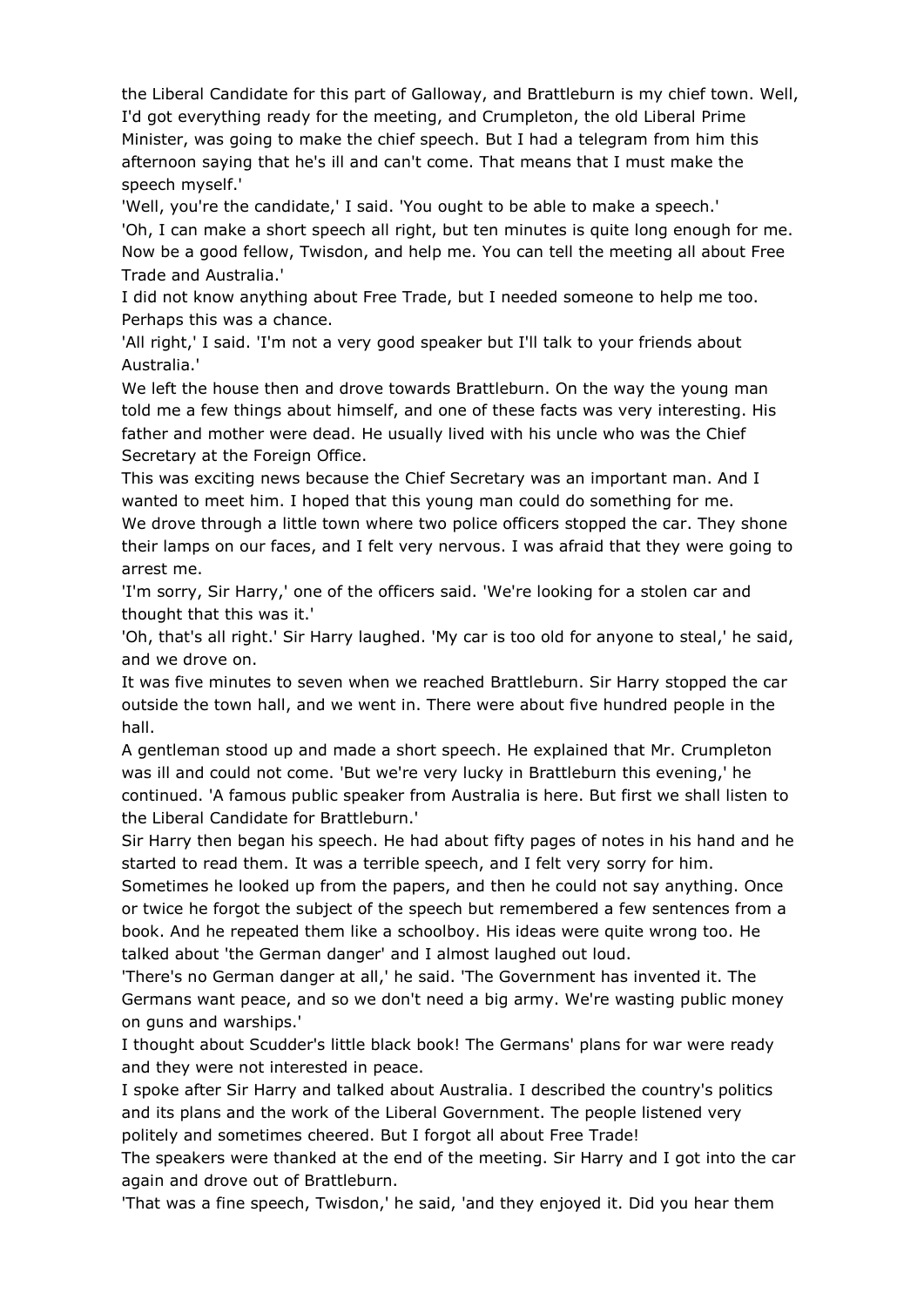cheer when you said the word "liberal"? Now we'll go home and you can have a good meal. I want you to stay at my house tonight.'

After dinner that night we sat by the fire and talked.

'Listen, Sir Harry,' I said. 'I want to tell you something and it's very important. You're a good fellow, so I won't hide anything from you. Your speech was all wrong.'

He looked very surprised. 'Was it?' he said. 'Do you mean about the German danger? Do you think they'll attack us?'

'They may attack us next month,' I said. 'Now listen to this story. A few days ago a German spy killed a friend of mine in London ...'

I can still remember the bright fire-light in Sir Harry's room. I lay back in a big chair and told him everything. I repeated all Scudder's notes and I even remembered about the thirty-nine steps and the tide. I described my adventures with the milkman and the police at the inn.

Then I said, 'The police are trying to arrest me for the murder. But I can prove that I didn't kill Scudder. The truth is that I'm afraid of these German spies. They're a lot wiser than the police. If the police arrested me, there would be an accident. And I should get a knife in my heart, like Scudder.'

Sir Harry was looking at me carefully. 'Are you a nervous man, Mr. Hannay?' he asked.

I did not answer him immediately. I took down a heavy knife from the wall and did an old Rhodesian trick for him. I threw the knife up in the air and caught it in my mouth. 'I learned to do that trick many years ago,' I said. 'But a nervous man couldn't do it.' He smiled. 'All right, Hannay. You needn't prove it. I may not know much about politics but I can recognize an honest man. I believe what you've said. Tell me what I can do to help you.'

'Well, your uncle is the Chief Secretary at the Foreign Office and he'll be able to do something. I want you to write a letter to him. Ask him if I can meet him before June I 5th.'

'What name shall I say?'

'Twisdon. It's safer to forget the name Hannay.'

Sir Harry sat down at a table and wrote this letter.

Dear Uncle,

I have given your address to a man named Twisdon who wants to meet you. He hopes to see you before June I 5th. Be kind to him, please, and believe his story. When he comes, he'll say the words 'Black Stone'. And he'll sing a few lines of 'Annie Laurie'.

'Well, that looks all right,' Sir Harry said. 'My uncle's name is Sir Walter Bullivant, and his cottage is near Artinswell on the River Kennet. Now, what's the next thing?' 'Can you give me an old suit of clothes?' I said. 'And show me a map of Galloway. The police may come here to look for me, and you can show them the car in the valley. But don't tell them anything.'

'And if the spies come, what shall I say to them?'

'Say that I've gone to London.'

Sir Harry brought the clothes and a map of Galloway. I looked at the map carefully and noticed the railway to the south.

'That's the wildest part of the country,' Sir Harry said, pointing at the map. 'Go up the road here and then turn to the right. You ought to be up in the hills before breakfast. You'll be quite safe up there but you must travel south on June the 12th or 13th.' He gave me an old bicycle and at two o'clock in the morning I left his house. At five o'clock the sun rose, and I had travelled about twenty miles. High hills and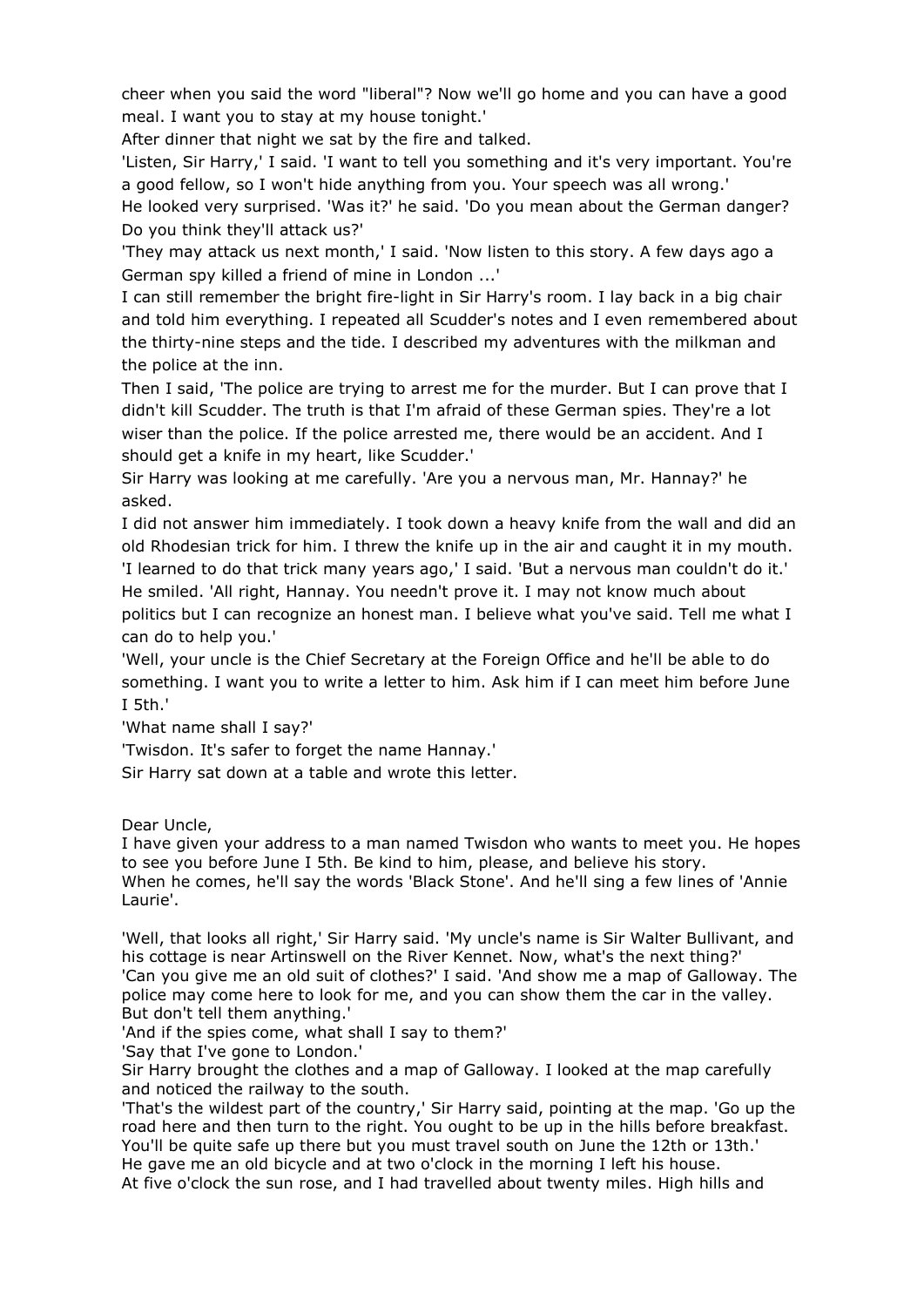wide green valleys lay around me on every side.

#### *CHAPTER 5: THE ROADMAN WHO WORE SPECTACLES*

I rested for a time on the top of a hill. The road crossed a flat space in front of me and then ran down into a valley. A cottage stood among the fields below, but there were no other signs of life. I was so tired that I lay down and closed my eyes.

It was seven o'clock when a sound woke me. It was the plane again. I did not move. It flew over the hills in narrow circles. The next minute it turned towards me, and I could see the pilot and another man. Both men were looking at me. And I felt sure that they had recognized me. Then the machine climbed quickly and flew away to the east.

I had to escape from that place immediately. My enemies would return and search the hills. They had seen my bicycle of course, so I had to throw it away.

I left the road and pushed the bicycle about fifty yards. Then I noticed a hole full of water and threw the bicycle into it.

The day was warm and clear and I could see the road to the east and the west. There was nothing on it. But I was certain that my enemies would soon come down that road. So I turned across the hills to the north.

After a time I looked back across the valleys on both sides. My eyes are very good, and I saw some men walking far apart. They were all coming towards the high ground.

ran forward but did not get very far. There were more men in front, searching the next valley. 'I can't get away from here,' I thought. 'If I try to escape, they'll see me. So I have to stay on the high ground and hide somewhere.'

I ran along the top of the hill and reached the road again. I turned a corner of the road and there I found the roadman.

His tools lay beside him and he was getting ready for work. But he was moving very slowly.

He looked up as I came near. 'This is a terrible job,' he said, 'and I can't do it today. I'm too ill to work, and that's the truth.'

He was a wild figure and he wore a pair of large spectacles. His eyes looked very red. 'What's the matter?' I asked, but I knew the answer. 'You do this job every day, don't you? Why can't you do it today?'

'I do,' he replied, 'but my daughter doesn't come home from London every day. She came home yesterday, and we had a party last night.' He took off his spectacles and then continued. 'I got very drunk last night and my head feels very bad.'

'I'm sorry,' I said. 'Bed is clearly the best place for you.'

'Ah, but it's not easy. I got a postcard yesterday. The new Road Surveyor is coming to see this work today. If I go home to bed, he won't find me here. And then I'll lose my job.'

Suddenly I had a wonderful idea. 'Listen,' I said. 'I may be able to help you. If you still feel too drunk to work, you'll have to go to bed. Does the new Surveyor know you very well?'

'No. I've never met him before but I've heard about him. He travels about in a little motor-car.'

'Where's your house?' I asked.

He pointed to the cottage down among the fields.

'Good. You go back to bed then and sleep in peace. I'll do your job for today. If the Surveyor doesn't know you, he won't know me either.'

He looked at me and laughed then. 'Well, you're a very nice fellow. It'll be quite easy too and you needn't do a lot of work.'

He pointed to a pile of stones and a hammer. 'I broke up those stones yesterday,' he said, 'and you needn't do any more of that. Take the barrow and go down the road. Keep on until you come to a pile of rocks. Bring them up here in the barrow. My name is Alexander Turnbull but my friends call me Specky. That's because I wear these glasses. When the Surveyor comes, you'll have to talk politely. And call him "Sir". He'll be quite happy then.'

'The Surveyor may know that you wear spectacles,' I said. 'Let me borrow them for today.'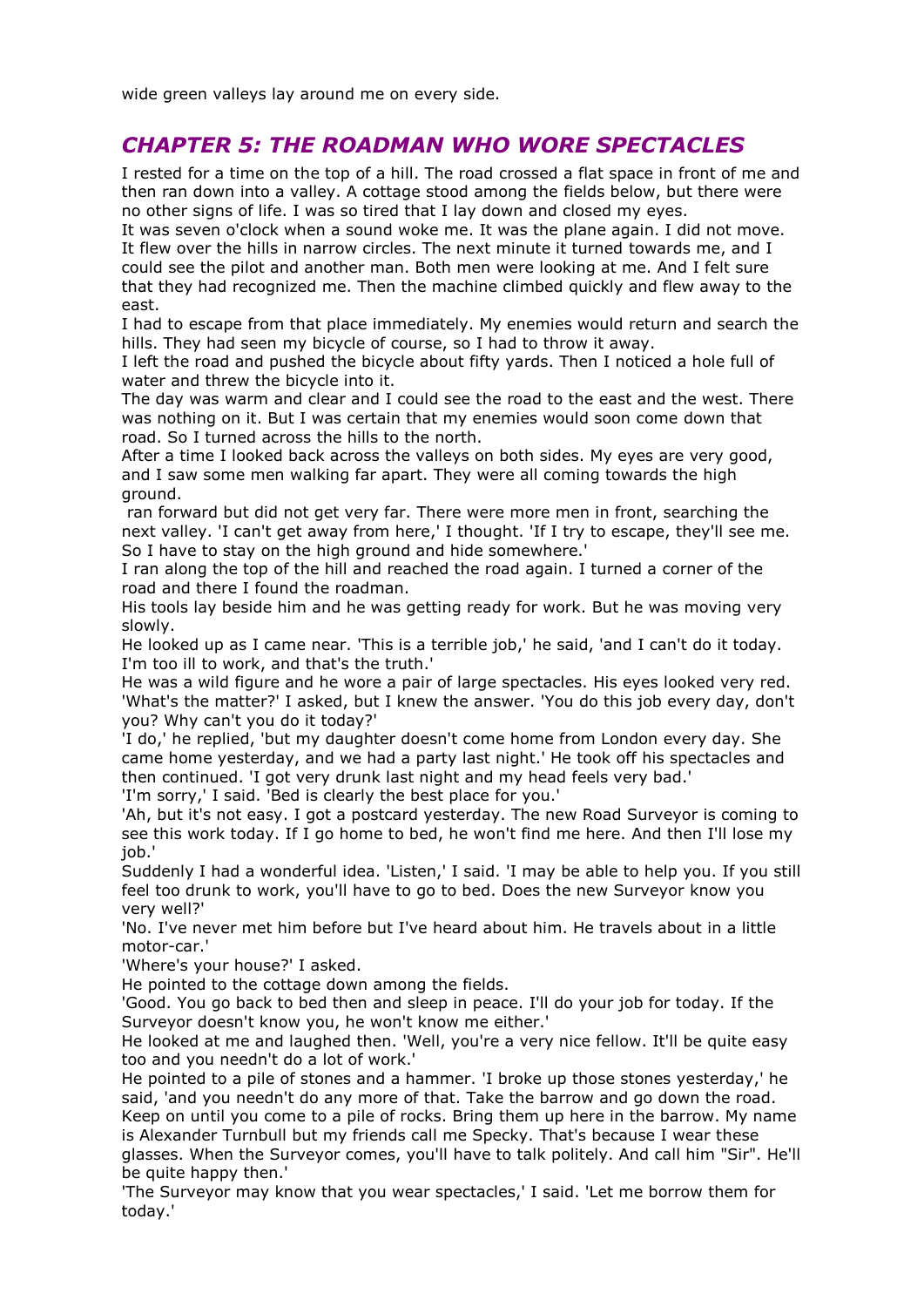He laughed again. 'Well, well, this is a fine trick.' He gave me his glasses and his dirty old hat.

I took off my coat and gave it to him. 'Take this home with you,' I said, 'and keep it for me.'

Then he left me.

Ten minutes later I was like a roadman myself. I had rubbed dust on my trousers and shoes. Turnbull's trousers were tied below the knee, and I had tied mine in the same way. Those German spies would notice everything, and I was afraid of my hands. They looked clean and rather soft, so I rubbed dirt on them.

Turnbull had left his food and an old newspaper beside the road. It was eight o'clock now, and I was feeling quite hungry. So I stole some of his bread and cheese and had a quick meal.

Then I began my new job and pushed the barrow up and down the road. While I was working, I remembered an old friend in Rhodesia. He was a policeman when I knew him. But he had done many strange things in his life. He had often been in danger and knew the value of a good disguise. He used to say, 'But a disguise alone isn't enough, Hannay. You must try to *be* another person and you must *believe* it yourself. If you can't do that, your disguise will soon fail.'

So now I believed that I was the roadman. And I thought about my life and my job. I lived in the little cottage in the valley. My daughter had come home the day before and we had had a party. I had got drunk and was still feeling sick. But the Surveyor wanted to see me today, and I had to wait for him.

I worked for an hour or more and got quite dirty. It was a very dusty job. Suddenly a voice spoke from the road and I looked up. A small motor-car had stopped and a young man was talking to me.

'Are you Alexander Turnbull?' he asked. 'I'm the new Road Surveyor, and my office is in the town hall at Newton-Stewart. The road looks all right here, Turnbull. There's a soft part about a mile away, and you must clean the edges. I'll be around here again next week. Good morning.'

He drove away, and I felt very glad. My disguise had been quite good enough for him. About eleven o'clock a farmer drove some sheep down the road. When he saw me, he stopped.

'What's happened to Specky?' he asked.

'He's ill,' I replied. 'I'm doing his job for a few days.'

About noon a big car came down the road. It went past me and stopped a hundred yards away. Three men got out of the car and walked slowly back towards me.

I had seen two of them before. They were the men who had visited the Galloway inn. One of them was thin and dark and the other was rather fat. But I did not know the third man who was older than the others.

'Good morning,' the third man said. 'You have a fine easy job here.'

I did not answer at once. I put down the handles of the barrow and stood up slowly. They were looking at me carefully, and their eyes missed nothing.

'There are worse jobs than this,' I said, 'but there may be better ones too. I'd rather have yours and sit all day in that big car.'

The man who had spoken was looking at Turnbull's newspaper.

'Do you get the papers every day?' he asked.

'Yes, I get them but they're three or four days late.'

He picked up the paper and looked at the date on it. Then he put it down again. The thin fellow was looking at my shoes and spoke a few words in German.

Then the older man said, 'You have a fine pair of shoes. Did you buy them here?' 'I did not,' I said. 'These shoes came from London. I got them from the gentleman who was hunting here last year. Now what was his name?' And I rubbed my ear so as to remember the name.

The fat man now spoke in German. 'Let's go,' he said. 'This fellow is all right.' They asked me one more question. 'Did anyone go past here early this morning? Perhaps he was riding a bicycle.'

I thought about this question for a moment. Then I said, 'Well, I was a bit late this morning. My daughter came home from London yesterday and we had a party last night. I opened the door about seven o'clock, and there was nobody on the road then.' The three men said good-bye to me and went back to their car. Three minutes later they drove away.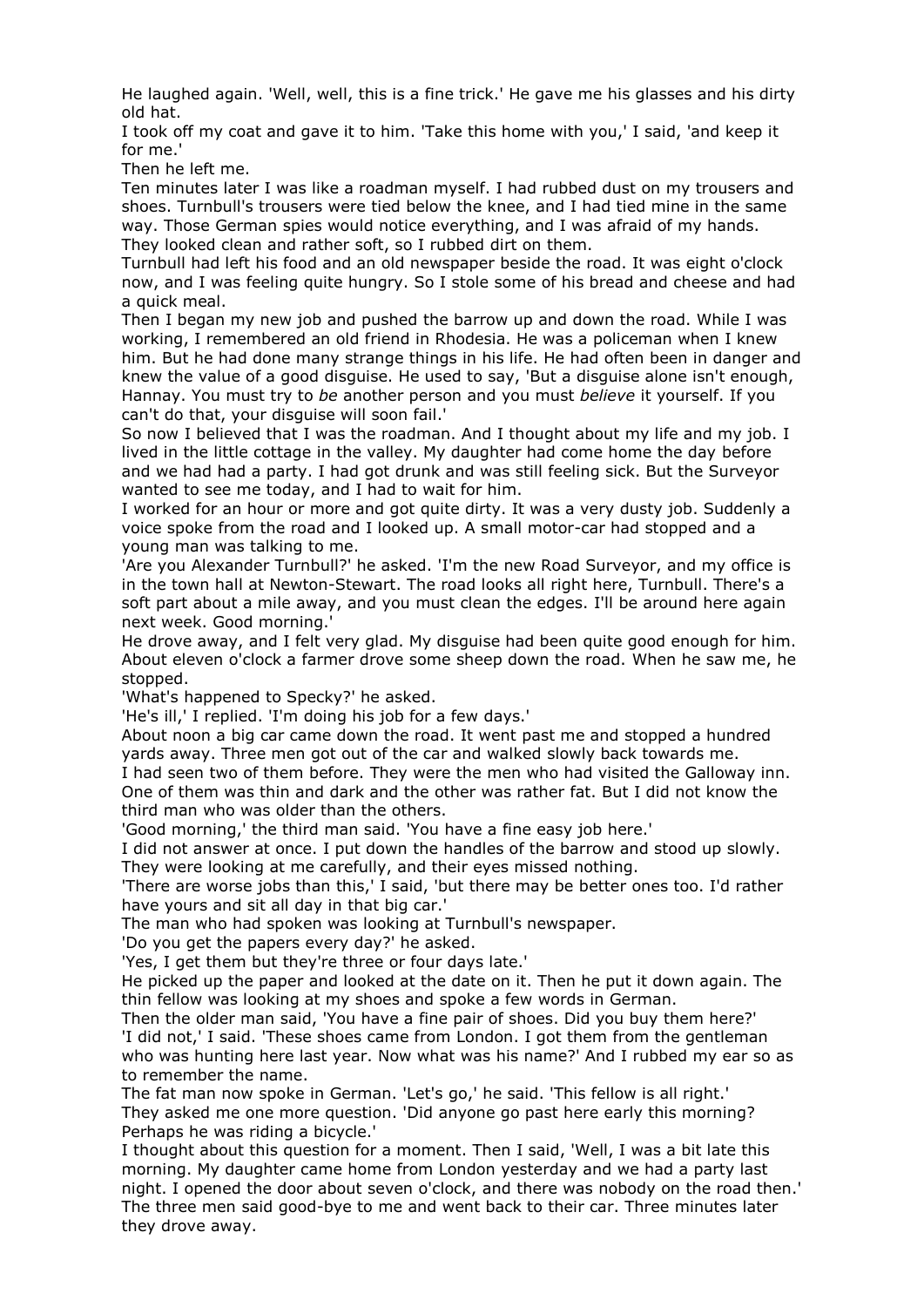I felt very glad that they had gone. But I continued to work. This was wise too because the car soon returned. The three men looked at me again as they went past. I finished Turnbull's bread and cheese and by five o'clock I had finished the work. But I was'not sure about the next step. I felt certain that my enemies were still around the place. If I walked away, they would stop me. But I had to get away from them. I decided to go down to Turnbull's cottage. I would take his things back to him and get my coat. I would stay there until it was dark. And then I hoped to escape across the hills.

But suddenly another car came down the road and stopped. There was one man in it and he called to me.

'Have you got any matches?'

I looked at him and recognized him at once. This was a very lucky chance. His name was Marmaduke Jopley, and I had met him once or twice in London. I hated the fellow. He was a friend of rich young men and old ladies who often invited him to their homes. Well, Jopley was such a weak fellow that he could not hurt me. And I decided to act quickly.

'Hullo, Jopley,' I said. 'I'm surprised to see you here.'

His face grew pale. 'Who are you?' he asked in a nervous voice.

'Hannay,' I said. 'From Rhodesia. Don't you remember me?'

'Hannay the murderer!' he cried.

'That's right. Now listen to me. If you don't obey me quickly, I'll be Jopley's murderer too. Give me your coat and cap.'

He was so afraid that he obeyed immediately. I put on his new coat over my dusty clothes and put his cap on my head. Then I gave him Turnbull's spectacles and dirty old hat.

'Wear them for a few minutes,' I said. 'They're a very good disguise.'

I was wondering which way to go. Jopley had come from the east, and I decided to go back that way. If my enemies were watching the road, they would recognize the car. But I did not think that they would stop it. So I turned the car and drove away.

'Now, Jopley,' I said, 'if you're a good fellow, I won't hurt you. But don't try any tricks and don't talk. Remember that I'm a murderer. If you cause any trouble, I'll kill you.' We drove eight miles along the valley. Several men were standing on the corners as we drove past. They looked carefully at the car but did not try to stop us. About seven o'clock I turned into a narrow road and drove up into the hills.

The villages and cottages were soon behind us. At last I stopped the car at a quiet place and turned it for Jopley. I gave him his coat and cap and took back Turnbull's spectacles and the old hat.

'Thank you,' I said. 'Now you can go and find the police.'

He drove away. I watched the red light of his car as it disappeared in the distance.

#### *CHAPTER 6: THE STRANGE HOUSE ON THE MOOR*

It was a cold night and I was very hungry. Turnbull still had my coat, and my watch and Scudder's note-book were in a pocket of it. My money was in my trousers' pocket. I lay down in some long grass but could not sleep.

I thought about all the people who had helped me. And I decided that I had been a very lucky man.

Food was my chief problem. I closed my eyes and saw thick pieces of meat on a white plate. I remembered all the meals that I had eaten in London. I used to refuse fruit after dinner! Now I would give five pounds for an apple.

Towards morning I slept a little but woke again about six o'clock. I sat up and looked down into the valley. I lay back immediately in great surprise.

Men were searching the long grass below and they were only a quarter of a mile away.

I crawled a few yards and hid behind a rock. There I noticed a crack that ran to the top of the hill. I crawled into this crack and began to climb. When I reached the top, I raised my head again. My enemies were still searching the long grass.

I rolled over the hill-top to the other side. No one could see me there, so I ran for half a mile. Then I climbed to the top again and stood up straight. The men saw me at once and moved towards me. I ran back over the hill-top and returned to my first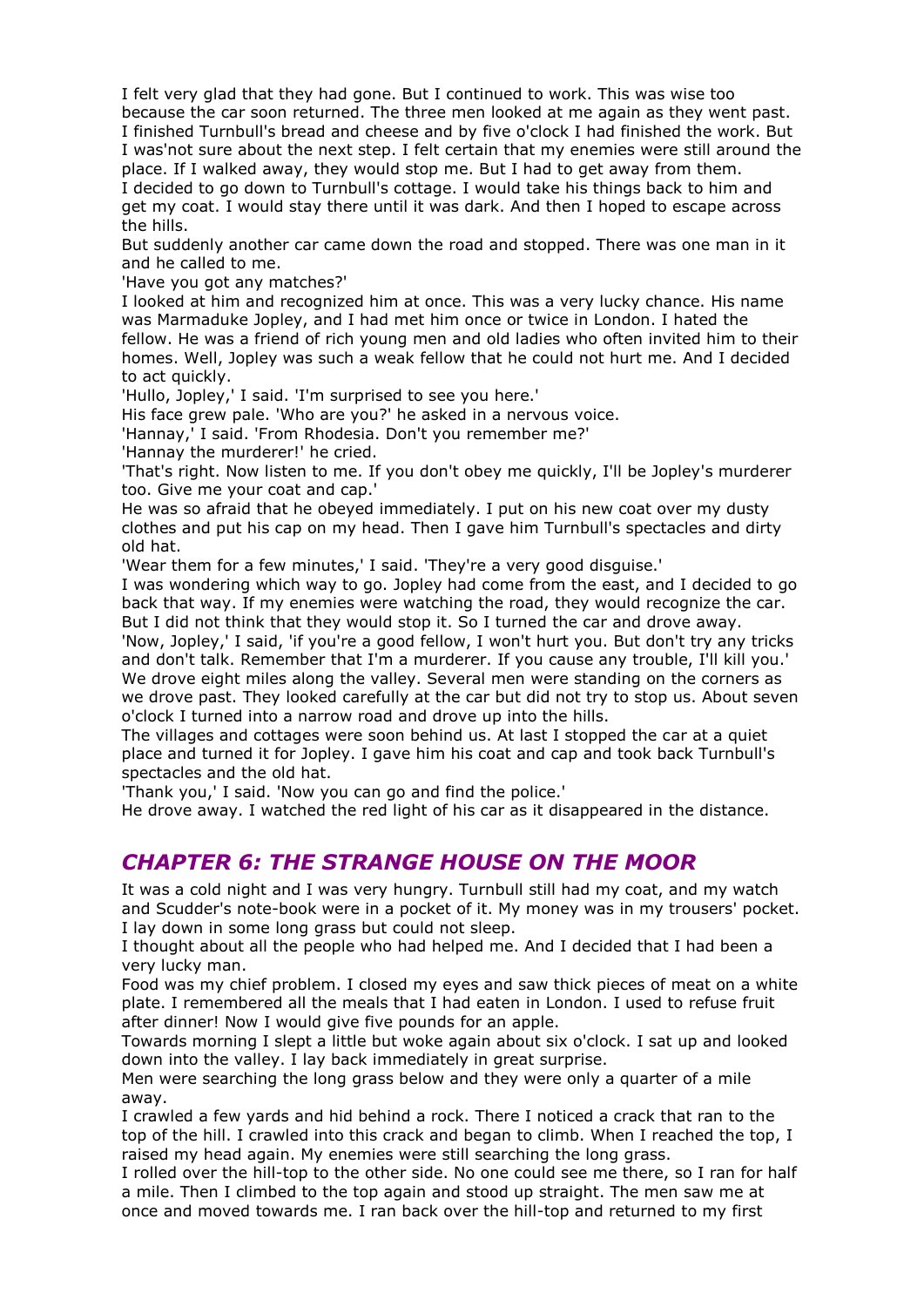place. My enemies were now going the wrong way, and I felt safer.

My best plan was to go to the north, and I chose my path carefully. Soon a wide valley lay between me and my enemies. But when they discovered their mistake, they turned back quickly. I saw them suddenly above the hill-top, and they began to shout at me. I noticed then that they were not my real enemies. Two of them were policemen.

Jopley has reported me,' I thought, 'and now they're looking for the murderer.' Two men ran down and began to climb my side of the valley. The policemen ran across the hill-tops to the north. I felt afraid now because these men knew the country. I had strong legs and plenty of breath but did not know the best paths. I left my hill-top and ran down towards a river. A road ran beside the river, and I noticed a gate at the side of the road. I jumped over the gate and ran across a field. The path led through a group of trees where I stopped and looked back. The police were half a mile behind me.

I crossed a low wall beyond the trees and stood in a farmyard. The farmhouse was about fifty yards away.

There was a glass building at the side of the house, and an old gentleman was sitting at a desk inside. He looked at me as I walked towards the building.

The room was full of books and cases which contained old stone tools and broken pots. I saw several boxes of old coins. Books and papers covered the old gentleman's desk.

He was a, kind old man with a round face and a bald head. And he was wearing a pair of large spectacles. When I went in, he did not move or speak.

I could not say a word either. I looked at him and noticed his eyes. They were small and bright and very clear. His bald head was shining like a glass bottle.

Then he said slowly, 'You are in a hurry, my friend.'

I pointed across the farmyard and the field. Some figures were climbing over the gate beside the road.

'Ah, they're policemen,' he said, 'and you're running away from them. Well, we can talk about it later. I don't want the police to come in here. If you go into the next room, you'll see two doors. Go through the doorway on the left side and shut it behind you. You'll be quite safe in there.'

Then he picked up a pen and went on with his work.

I obeyed him at once. I went into the next room and through the left-hand doorway. It was very dark inside, and there was only one window which was high up in the wall. I was safe from the police in that room but I was not very happy. Indeed, I felt suspicious. Everything was so easy that I began to wonder. 'Why did that old fellow help me?' I asked myself. 'I've never seen him before, and he didn't ask me any questions.'

While I was waiting, I thought about food again. I made plans for my breakfast., and it was very exciting. I would have bacon and eggs. The old man could not refuse to give me that. I could eat a pound of bacon and a dozen eggs. I was thinking about this meal when the door opened.

A man who was standing outside made a sign to me. And I followed him to the old gentleman's room.

'Have the police gone?' I asked.

'Yes. They asked me if you had come here. But I didn't tell them anything important. This is a lucky morning for you, Mr. Richard Hannay.'

He spoke quietly and seemed very young now. I was watching him all the time. He closed his eyes but they were only half shut, like a bird's eyes. And I suddenly remembered what Scudder had told me. 'If you see his eyes, Hannay,' he had said, 'you'll never forget them.'

Was this man Scudder's worst enemy? And was I now in the enemy's house? I would kill the old man if these thoughts were true.

He guessed my plan and smiled. Then his eyes moved to the door behind me. I turned and saw two men with guns in their hands.

He knew my name but he had never seen me before. And this was my only chance. 'What are you talking about?' I asked. 'My name isn't Richard Hannay. It's Ainslie.' 'Is it? But of course you have other names. We won't quarrel about a name.' He was

still smiling at me. I thought of another plan quickly. I had no coat and my clothes were still very dirty.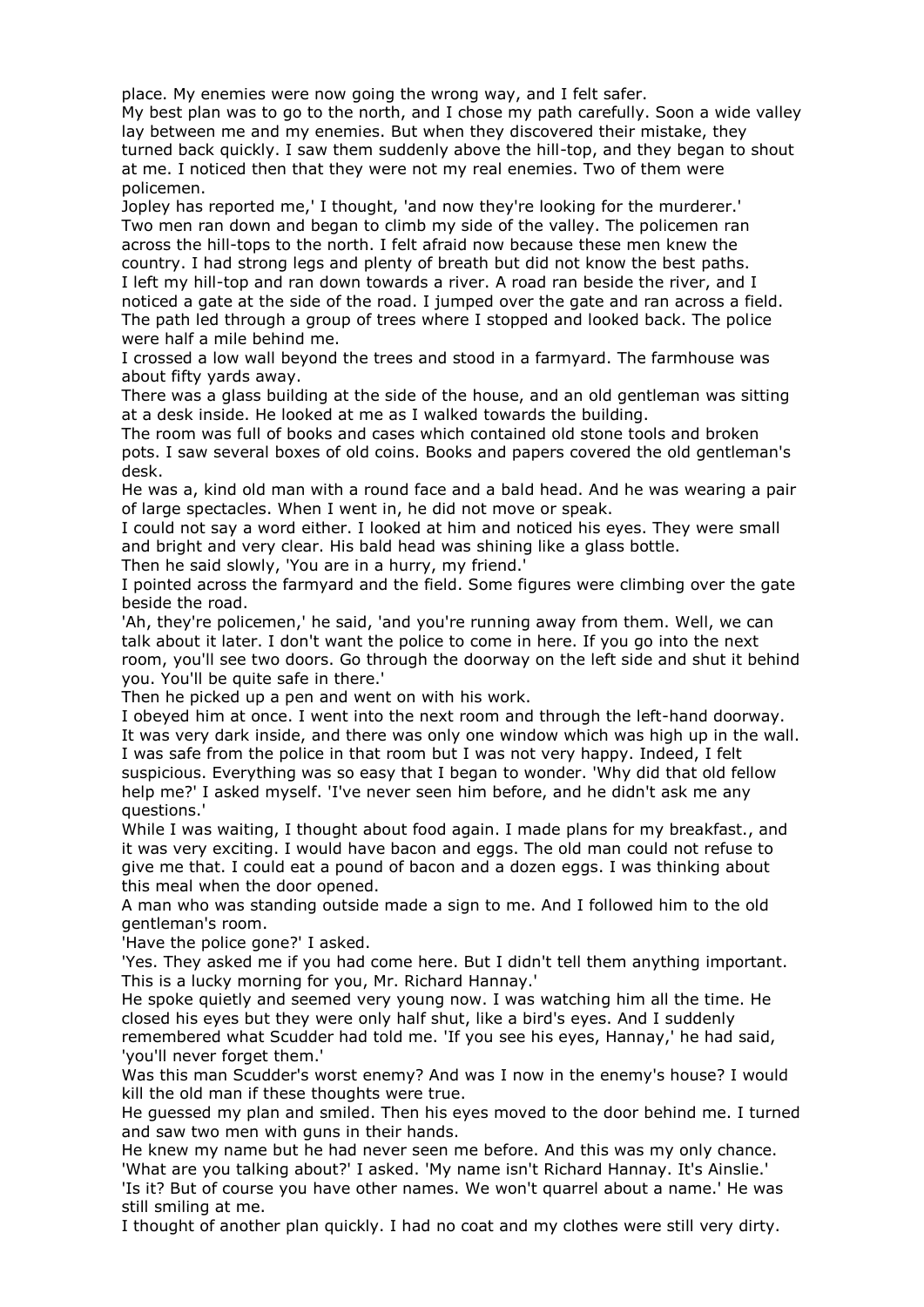They were quite a good disguise for me, so I began to tell a story.

'Why did you save me from the police?' I asked. 'I didn't want to steal that money. It has caused me so much trouble that you can have it.' And I took four sovereigns from my pocket and threw them on the old man's desk.

'Take it,' I said, 'and let me go.'

'Oh, no, Mr. Hannay, I won't let you go. You know too much for me to allow that. You're acting very well but you can't deceive me.'

I wondered if he was sure about me. For a moment I saw a little doubt in his eyes. 'I don't want to deceive you,' I said. 'Why don't you believe me? I stole that money because I was hungry. The two men left the car and went away after the accident. I climbed down the bank and found the money on the floor of the car. The police have been hunting me since then, and I'm very tired.'

The old man was clearly in doubt now. He was still suspicious of me, but we had never met before. And that made him careful.

'Tell me your adventures,' he said. 'What happened to you yesterday?'

'I can't. I haven't eaten anything for two days. Give me a meal first, and then I'll tell you everything.'

He made a sign to one of the men who brought me some cold bacon and a glass of milk. Suddenly, while I was eating, the old man spoke to me in German. It was a trick of course, so I did not look up or answer him.

When I had finished, I began my story again. I had come from Leith and was going to visit my brother in Wigtown. I was not travelling by train because I had only a little money. On my way I saw an accident. A car ran off the road and fell into a little valley.

A man had jumped out of the car before it fell. And then another man appeared. They talked for a few moments and then went away together. I went down to the car. It was completely destroyed, but I found the four sovereigns on the floor. I put the money in my pocket and ran away.

I went into a shop in the nearest village and tried to buy some food. I offered a sovereign to the shop-keeper. She was suspicious and called the police. I escaped, but the policeman tore my coat completely off.

'Well,' I cried , 'they can have the money back. A poor man hasn't got a chance.' 'That's a good story, Hannay,' the old man said. 'But I don't believe it.' Then he sat back in his chair and began to rub his right ear.

'It's the truth,' I shouted. 'My name is Ainslie, not Hannay. Those policemen knew me and were shouting my name from the hill-top.'

I looked at the bright eyes and the bald head in front of me. I knew that his doubts were growing. He had never seen my face. It was different from my photographs. And my clothes were very old and dirty.

'You'll have to stay here,' he said at last. 'If you aren't Richard Hannay, you'll be quite safe. But if you are Hannay, I'll kill you myself. I'll soon discover the truth.' He rang a bell and another man came in.

'Bring the car,' he said. 'There'll be three for dinner.'

He looked at me carefully again, and there was something quite terrible in his eyes. They were cold and cruel, like the bright eyes of a snake. I could not look away from them. They made me weak, like a child, and I wanted to crawl to him. He was Scudder's worst enemy. But I would have served him if he had asked me!

He was rubbing his right ear again. Then he spoke in German to one of the men. And when I heard his words, my strange thoughts left me.

'Karl, put this fellow in the store-room and don't let him escape. Remember that.,' he said.

The store-room was very dark, but the two men did not come inside with me. They sat down outside where I could hear them talking. I felt around the walls of the room and touched several boxes and barrels. Then I sat down on one of the boxes to think about my difficulties.

The old man and his friends would soon return and recognize me. They would remember the roadman because I was still wearing Turnbull's clothes. I could guess their questions: why were the police looking for a roadman? Why was he found twenty miles away from his job? They would remember Marmaduke Jopley too, I thought, and probably Sir Harry. I could not continue to deceive these foreign enemies and I would be alone with them here. My chances of escape were not very great.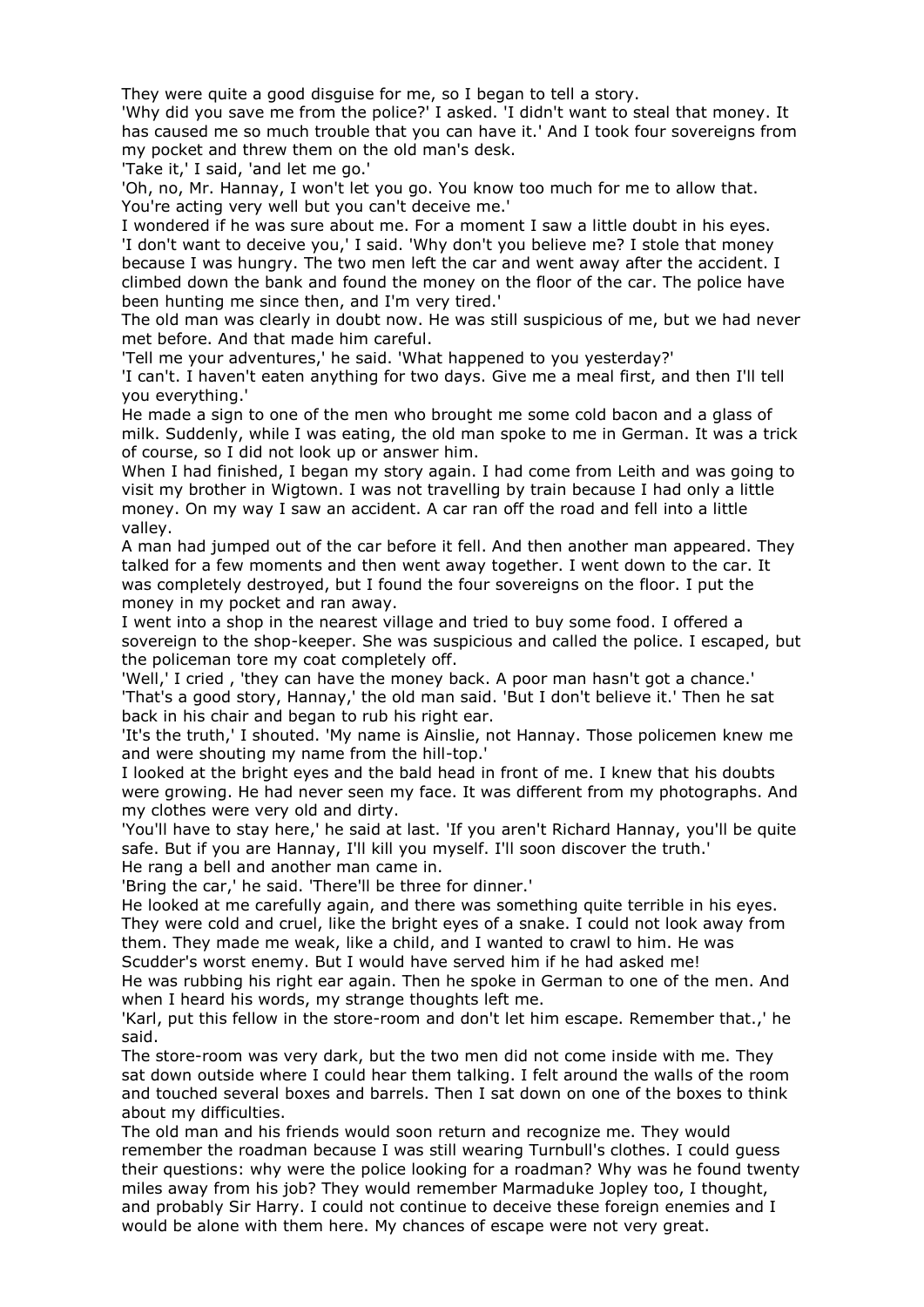Suddenly I grew angry and hated these German spies in Britain. I would not sit in this dark place and do nothing. I had to attack them or try to escape.

I got up and walked around the room again. The boxes and barrels were too strong for me to open, but then I reached a cupboard in the wall. It was probably locked because I could not open it. But there was a crack in the door. I pushed my fingers through the crack and then pulled hard. The door of the cupboard broke open. There were some strange things inside. The first things I found were half a dozen electric lamps. They were in good condition too, and I shone a light around the cupboard.

There were bottles and small boxes and some dusty yellow bags. I found a box of detonators which were complete with long fuses. I took out the detonators and fuses and laid them carefully on the floor. At the back of the cupboard I found a strong box. At first I thought that it was locked. But it opened quite easily, and it was full of sticks of dynamite.

I could destroy the house with this dynamite. I had often used it in Rhodesia and I knew its power. It could very easily destroy me too! This was clearly a chance of escape, and it would probably be my only chance. So I decided to take it.

I found a crack in the floor near the doorway. I pushed a stick of dynamite into the crack and fixed a detonator and fuse to it. Then I moved one of the boxes until it stood over the crack.

I sat down near the cupboard and lit the fuse. I watched the fire as it moved along the fuse. The two men were still talking quietly outside the door ...

Suddenly there was a terrible noise, and great heat and light rushed up from the floor. They hung for a moment in the air, and then clouds of dust took their place. Thick yellow smoke filled the room, and at first I could not see anything. But there was light in the room now. A great hole had appeared in the wall, and I ran towards it. The air outside was also full of smoke and dust, and I could hear the sound of voices.

I climbed through the hole and ran forward. I was in the farmyard at the back of the house. About thirty yards away there was a high stone bird-house. The building had no doors or windows but there were many little holes for the birds. And the roof seemed flat.

If I could reach that roof, I should be safe. They would not look for me up there, I thought.

I ran through the smoke to the back of the bird-house. Then I began to climb. It was hard work, and I went up very slowly. But at last I reached the top and lay down behind a low wall.

The dust and smoke had made me sick, and I felt very tired. But I was safe up there and soon I fell asleep.

I probably slept for several hours. When I woke up, the afternoon sun was very strong. I could hear men's voices again and the sound of a motor-car. I raised myself a little and looked over the wall.

Four or five men were walking across the farmyard to the house. The old man was with them and he was clearly very angry. He pointed across the fields and said something in German to the servants. The thin dark fellow was there and the fat one too.

I lay on the roof of the bird-house all the afternoon. I was very thirsty. There was a little river beside the farm and I could hear the sound of water. I felt the money in my pocket. I would have given forty pounds for a glass of water if I had had the chance! Two men drove away in the car. A little later another man rode to the east on a horse. The search was beginning, but they were all going the wrong way!

I sat up on the roof and looked around. At first I saw nothing specially inter esting but then I noticed a large circle of trees. These trees were half a mile from the house, and there was a flat green field inside the circle.

'That must be an airfield,' I thought. 'It's a wonderful place for a secret airfield.' It would deceive anyone who did not know the place. A small plane could land there and no one would see it. The field was completely hidden from the ground. Anybody would think that the plane had flown over the hill. No one would guess that it had landed among the trees.

Then I noticed a thin blue line far away to the south. It was the sea. So our enemies had this secret airfield in Scotland, and they could watch our ships every day. The thought made me very angry.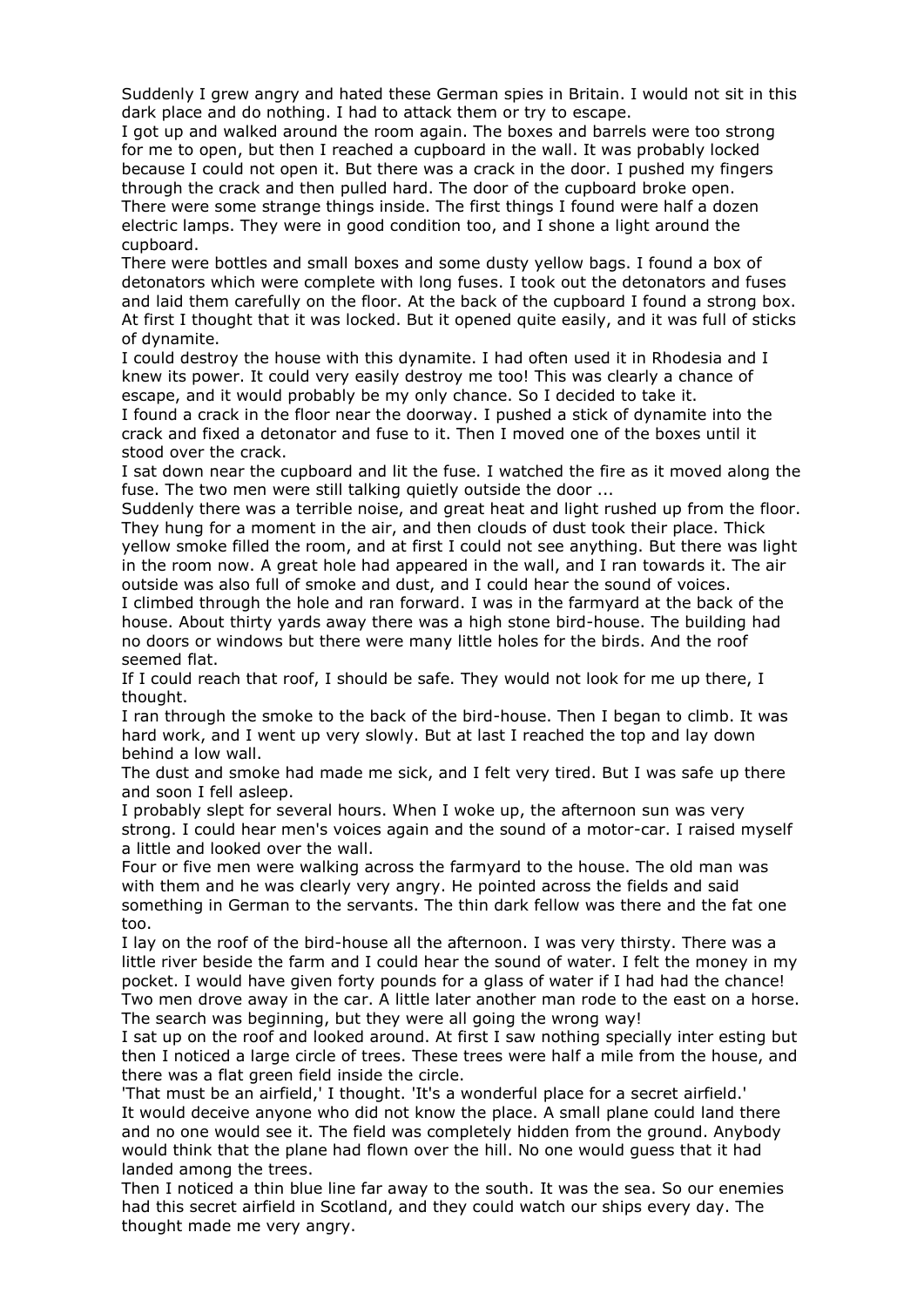It made me nervous too. If the plane came back, the pilot would easily see me. But I could do nothing until it was dark.

I lay and waited on the roof of the bird-house. About six o'clock a man came out through the hole in the store-room. He walked slowly towards the bird-house, and I felt quite afraid for a moment. But then we both heard the plane at the same time. The fellow turned immediately and went back into the store-room.

The plane did not fly over the house, and I was glad about that it flew around the trees once and then landed. Some lights shone for a moment or two, and ten minutes later I heard voices. After that everything was quiet, and it began to grow dark. I waited until nine o'clock perhaps. Then I climbed down from the roof and reached the ground safely. I crawled away from the bird-house on my hands and knees. I went first to the little river where I lay and drank the cool water. Then I began to run. I wanted to get as far away as possible from that terrible house.

#### *CHAPTER 7: THE FISHERMAN*

I was free now but I felt rather sick. I could still smell the smoke of the dynamite and an hour later I had to rest.

It was about eleven o'clock when I reached the road safely. I wanted to go back to Mr. Turnbull's cottage. My coat was there, with Scudder's note-book in the pocket, and I had to have that book. My plan then was to find the railway and travel to the south. After that I would go straight to Artinswell to meet Sir Walter Bullivant.

It was a beautiful night. I knew that Turnbull's cottage was about eighteen miles away. It was too far for me to walk before morning. So I decided to hide during the day and travel only at night.

When the sun rose, I was near a river. I washed in the clean cold water because I was very dirty. My shirt and trousers were torn, and I was afraid to meet anyone in that condition. But a little beyond the river I came to a cottage. And I was so hungry that I had to stop there.

The man was away from the house, and at first his wife was suspicious of me. She picked up an axe and seemed quite ready to attack me.

'I've had a bad fall in the hills,' I said, 'and I'm feeling ill. Will you help me?' She did not ask any questions but invited me into the house. She gave me a glass of milk and some bread and cheese. Then I sat by the fire in her kitchen and we talked. I offered her a sovereign for her trouble, but she refused it at first.

'If it isn't your money, I don't want it,' she said.

I grew quite angry. 'But it i's my money. Do you think that I have stolen it?' She accepted it then and unlocked a cupboard in the wall. She took out and gave me a warm Scottish plaid and one of her husband's hats. When I left her cottage, I was like a real Scotsman!

I walked for two or three hours. Then the weather changed and it began to rain. But I kept warm and dry under the plaid. A little later I came to a large rock which hung over some low ground. The grass under the rock was quite dry. So I lay down and slept there all day.

When I woke up, it was almost dark. The weather was still wet and cold, and I was uncertain about the way. Twice I took the wrong path and probably walked twenty miles. But at six o'clock in the morning I reached Mr. Turnbull's cottage.

Mr. Turnbull opened the door himself, but he did not recognize me. 'Who are you?' he asked. 'Why do you come here on a Sunday morning? I'm just getting ready to go to church.'

I had forgotten the days of the week. Every day had seemed the same to me. I felt so ill that I could not answer him. But then he recognized me.

'Have you got my glasses?' he asked.

I took them out of my pocket and gave them to him.

'Of course you've come back for your coat,' he said. 'Come in, man. You look very ill. Wait. I'll get you a chair.'

When I was in Rhodesia, I had often had malaria. And it was still in my body. I knew the signs of it very well. Now the rain and the cold had brought it back again. But soon Mr. Turnbull was taking off my clothes and leading me to the bed.

I stayed with him for ten days, and he looked after me very well. The malaria lasted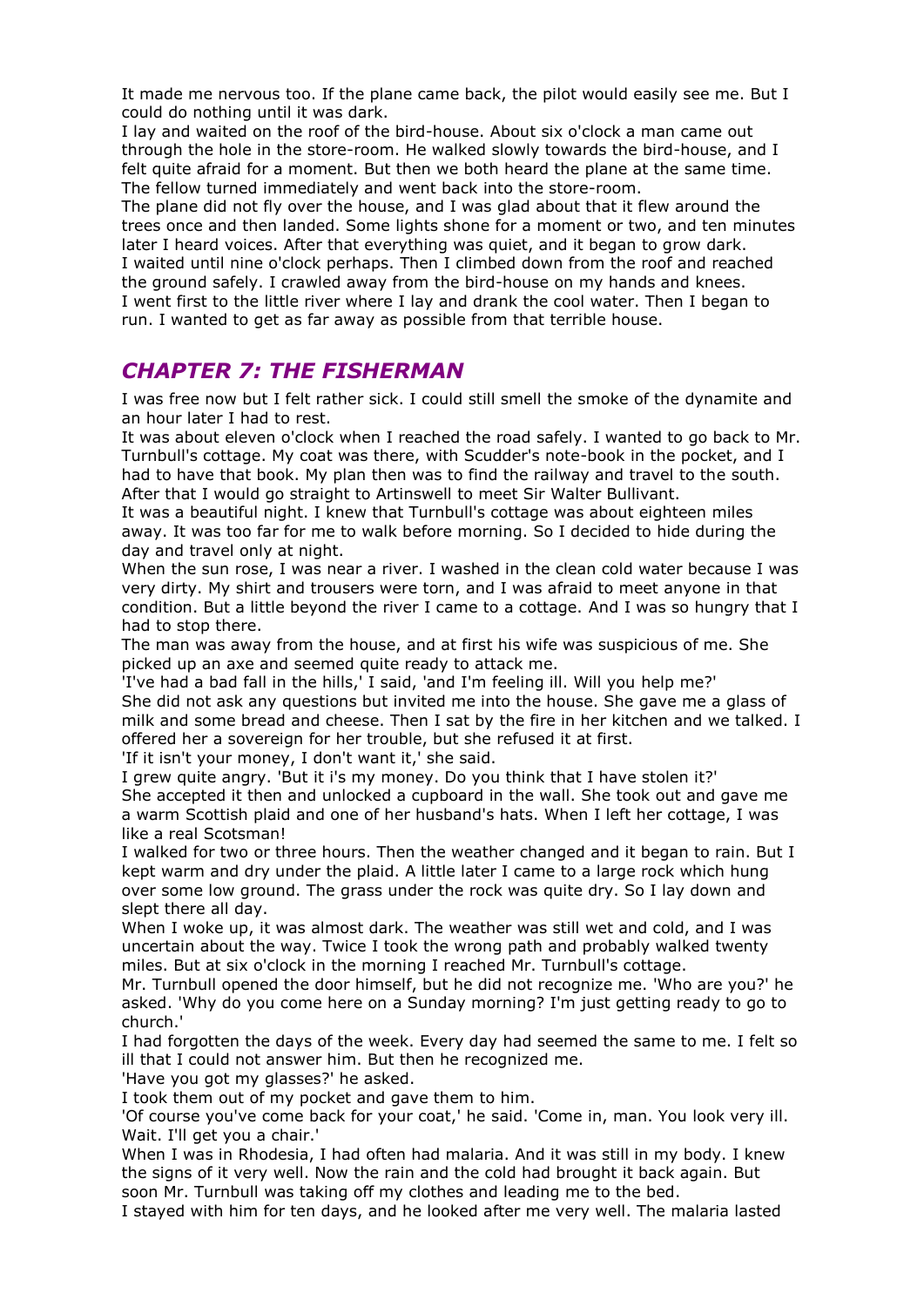about six days. Then my body grew cool again and I got up.

He went out to work every morning and returned in the evening. I used to rest all day. He had a cow which gave us milk. And there was always some food in the house. One evening I said, 'There's a small airfield about fifteen miles away. Have you ever seen it? A little plane lands there sometimes. Do you know who owns the place?' 'I don't know,' he said. 'I've seen the plane, of course, but I don't know anything about it.'

He brought me several newspapers while I was staying with him. And I read them with interest. But I saw nothing about the murder in London.

Turnbull did not ask me any questions, not even my name. I was surprised about this, and one day I said, 'Has anyone asked you about me?'

'There was a man in a motor-car,' he said. 'He stopped one day and asked me about the other roadman. That was you of course. He seemed such a strange fellow that I didn't tell him anything.'

When I left the cottage, I gave Turnbull five pounds. He did not want to take the money at all. His face grew red, and he was quite rude to me. But at last he took it and said, 'I don't want money. When I was ill, you helped me. Now you've been ill, and I've helped you. It isn't worth a lot of money.'

The weather was beautiful that morning, but I was beginning to feel nervous. It was the 12th of June, and I had to finish Scudder's business before the 15th.

I had dinner at a quiet inn in Moffat and then went to the railway station. It was seven o'clock in the evening.

'What time does the train go to London?' I asked.

'Ten minutes to twelve,' the railway man said.

It was a long time to wait, so I left the station. I found a quiet place near a hill-top and lay down there to sleep. I was so tired that I slept until twenty minutes to twelve. Then I ran down to the station where the train was waiting.

I decided not to go to London. I got out of the train at Crewe and waited there for two hours. The next train took me to Birmingham, and I reached Reading at six o'clock in the evening. Two hours later I was looking for Sir Walter Bullivant's cottage at Artinswell.

The River Kennet flowed beside the road. The English air was sweet and warm, quite different from Scottish air. I stood for a few minutes on a bridge which crossed the river. And I began to sing 'Annie Laurie' in a low voice.

A fisherman came up from the bank of the river. As he walked towards me, he began to sing 'Annie Laurie' also.

The fisherman was a great big fellow. He was wearing an old pair of grey trousers and a large hat. He looked at me and smiled. And I thought that he had a wise and honest face. Then he looked down with me at the water.

'It's clean and clear, isn't it?' he said. 'The Kennet's a fine river. Look at that big fish down there. But the sun has gone now. If you tried all night, you wouldn't catch him.' 'Where?' I said. 'I can't see him.'

'Look. Down there. A yard from those water plants.'

'Oh, yes. I can see him now. He's like a big black stone, isn't he?'

'Ah,' he said, and sang a few more words of 'Annie Laurie'.

He was still looking down at the water as he said, 'Your name is Twisdon, I believe.' 'No,' I said. Then I suddenly remembered my other names and added quickly, 'Oh, yes, that's right.'

He laughed. 'A good spy always knows his own name,' he said.

Some men were crossing the bridge behind us, and Sir Walter raised his voice.

'No, I won't,' he said. 'You're strong enough to work, aren't you? You can get a meal from my kitchen, but I won't give you a penny.'

The men went past, and the fisherman moved away from me. He pointed to a white gate a hundred yards away and said, 'That's my house. Wait here for five minutes and then go around to the back door.'

When I reached his cottage, the back door was open. Sir Walter's butler was waiting to welcome me.

'Come this way, sir,' he said, and he led me up the stairs. He took me into one of the bedrooms. There was a complete set of clothes on the bed. I noticed a dinner-suit and a clean white shirt. But there were other clothes too and several pairs of shoes.

'I hope that these things will fit you, sir,' the butler said. 'Your bath is ready in the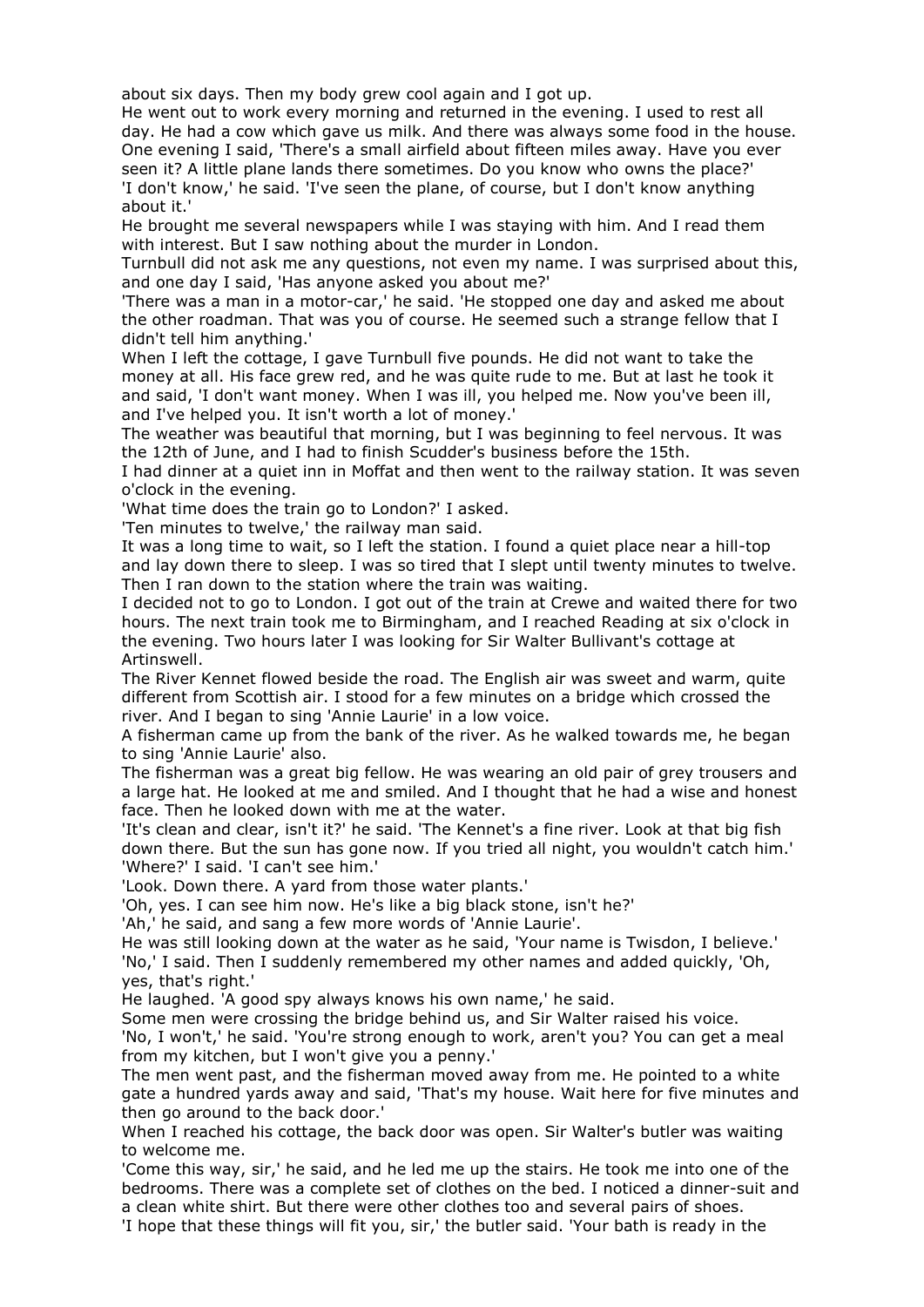next room. I'll ring the bell for dinner at nine o'clock, sir.'

When he had gone out, I sat down. I thought that I was dreaming. At this time the day before I had been asleep on a Scottish hill-top. Now I was in this wonderful house, and Sir Walter did not even know my name.

I had a bath and then put on the white shirt and the dinner-suit. Everything fitted me very well. The bell rang for dinner, and I went down to meet Sir Walter.

'You're very kind, sir,' I said, 'but I must tell you the truth. I haven't done anything wrong, but the police are looking for me at this moment.'

He smiled. 'That's all right. We can talk about these things after dinner. I'm glad that you got here safely.'

I enjoyed that meal, and the wine was good too. Sir Walter was an interesting man who had travelled in many foreign countries. I talked about Rhodesia and the fish in the Zambezi River, and he told me some of his adventures.

After dinner we went into his library, and the butler brought us coffee. It was a very nice room, with books and fine pictures around the walls. I decided to buy a house like that when I had finished Scudder's work.

Sir Walter lay back in his chair.

'I've obeyed Harry's orders,' he said. 'And now I'm ready to listen, Mr. Hannay. You've got some news, I believe.'

I was surprised to hear my real name, but I began my story. And I told him everything. I described my meeting with Scudder and his fears about Karolides. I told him about the murder and my adventure with the milkman.

'Where did you go then?' he asked.

'I went to Galloway. I soon discovered the secret of Scudder's code and then I could read his notes.'

'Have you still got them?'

'Yes.'

Then I described my meeting with Sir Harry and how I had helped him at Brattleburn. Sir Walter laughed. 'Harry can't make a speech,' he said. 'He's a very good fellow but his ideas are all wrong. Go on with your story, Mr. Hannay.'

I told him about Turnbull then and my job as a roadman.

He was very interested in that.

'Can you describe those fellows in the car?' he asked.

'Well, one of them was thin and dark. I had seen him before at the inn with the fat one. But I didn't know the third man who was older than the others.'

'And what happened after that?'

'I met Marmaduke Jopley next, and had a bit of fun with him.' Sir Walter laughed again when I described that part of the story. But he did not laugh at the bald old man in the farmhouse.

'How did you escape from the place?' he asked.

'I found dynamite, fuses and detonators in a cupboard,' I replied, 'and I almost destroyed the building. There's a small airfield there where the plane lands. After that I was ill for a week with malaria. It would have been worse if I hadn't had the thick plaid. And Turnbull looked after me very well. Then I travelled south by train, and here I am.'

Sir Walter stood up slowly and looked down at me.

'You needn't be afraid of the police, Hannay,' he said. 'They aren't looking for you now,'

I was surprised to hear this.

'Why?' I cried. 'Have they found the murderer?'

'No, not yet. But the police know that you didn't kill Scudder.'

'How do they know that?'

'Because I received a letter from Scudder. He had done several jobs for me, and I knew him quite well. He was a good spy with only one fault.' 'What was that?'

'He always wanted to work alone, and he failed for that reason. The best spies always work with other spies, but Scudder couldn't do that. I was very sorry about it because he was a fine fellow and a very brave man. I had a letter from him on May 31st.'

'But he was dead then. He was murdered on May 23rd, wasn't he?'

'Yes, and he wrote the letter on the 23rd. He was always trying to deceive his enemies. So he sent the letter first to Spain, and then it came back to England.'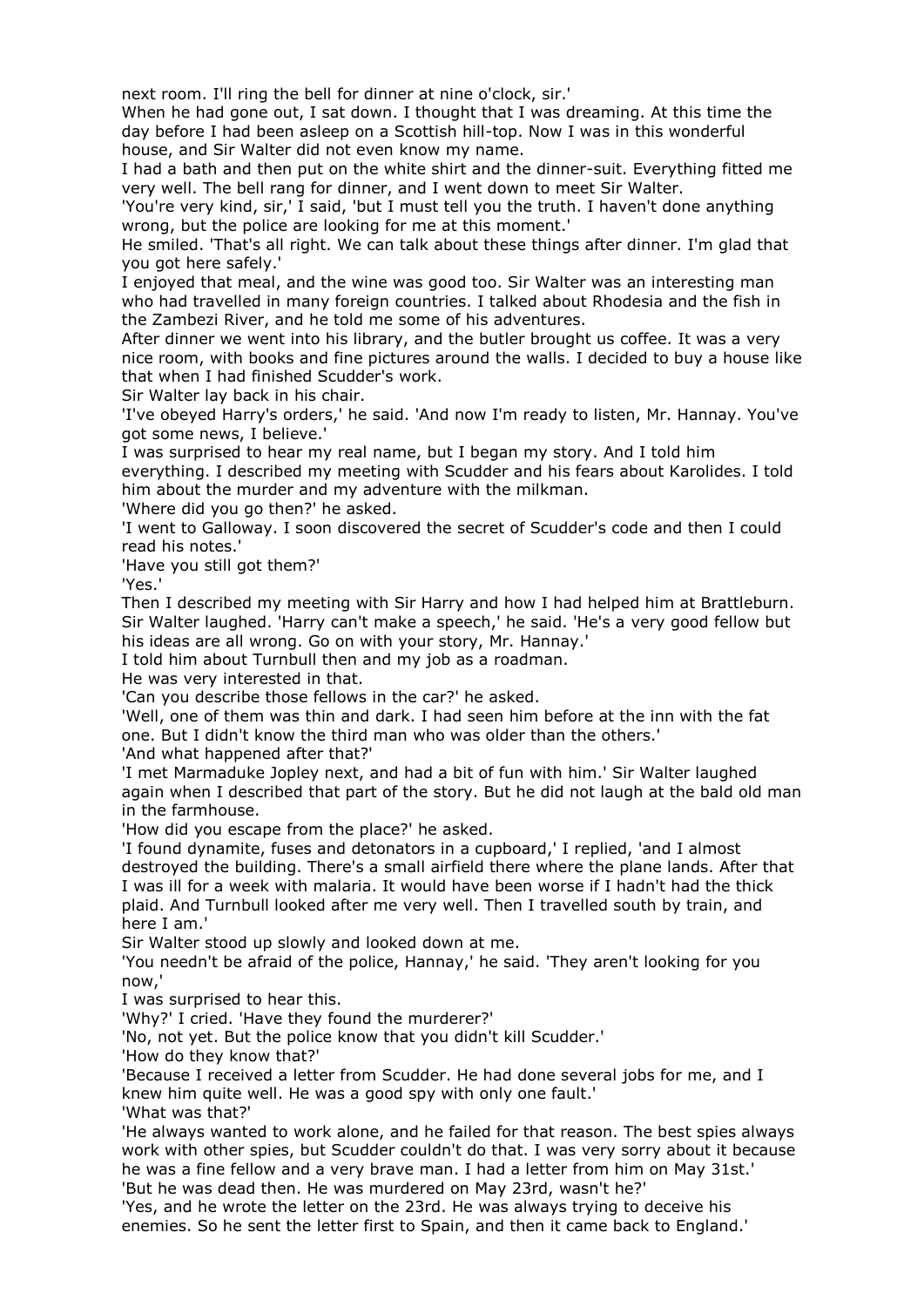'What did he write about?'

'He told me that Britain was in great danger. He also said that he was staying with a good friend. And I believe that the "good friend" was you, Hannay. He promised to write again soon.'

'What did you do then?'

'I went to the police immediately. They had discovered your name and we sent a telegram to Rhodesia. The answer was all right, so we were not suspicious about you. I guessed why you had left London. You wanted to continue Scudder's work, didn't you? Then I got Harry's letter and I guessed that Twisdon was Richard Hannay.' I was very glad to hear all this. My country's enemies were my enemies, but the police were now my friends. And I was a free man again!

The big fisherman sat down and smiled at me.

'Show me Scudder's notes,' he said.

I took out the little book and began to explain the code to him. He was very quick and he knew what the names meant. We worked hard for an hour or more.

'Scudder was right about one thing,' he said. 'A French officer is coming to London on June 15th, and that's the day after tomorrow. I thought that it was all secret. Of course we know that there are a few German spies in England. We've got some of our fellows in Germany too. But how did they all discover the secret of this Frenchman's visit? I don't believe Scudder's story about war and the Black Stone. He used to have some strange ideas.'

Sir Walter stood up again and walked about the room. 'The Black Stone,' he repeated. *'Der Schwarzestein.* It's like something out of a cheap story, isn't it? I don't believe the part about Karolides either. He's an important man, I know, but nobody wants to kill him. There may be some danger which Scudder had heard about. But it isn't very important. It's the usual spy business which the Germans enjoy very much.

Sometimes they kill a man, as they killed Scudder. And the German Government pays them for it.'

The butler came into the room.

'It's the telephone, sir,' he said. 'Your office in London. Mr. Heath wants to speak to you.'

Sir Walter left the library. When he returned a few minutes later, he looked quite pale. 'Scudder was right,' he said, 'and I was wrong. Karolides is dead. He was shot about three hours ago.'

#### *CHAPTER 8: THE COMING OF THE BLACK STONE*

In the morning the butler took away the dinner-suit and brought me some other clothes.

I went down to breakfast and found Sir Walter at the table. There was a telegram in his hand.

'I've been busy during the night,' he said. 'I spoke to the Foreign Secretary and to the Secretary for War. They telephoned to the First Lord of the Admiralty, and they're bringing the Frenchman to London today instead of tomorrow. His name's Royer, and he'll be here at five o'clock this evening. This telegram is from the First Lord of the Admiralty.'

He pointed to the hot food on the table, and I began to eat. It was a very good breakfast.

'I don't think that this change is going to help us,' he continued. 'Our enemies found out the first date, so they'll probably find out the new one too. There must be a German spy in the Foreign Office or in the War Office. Only five men knew that Royer was coming. We believed so, but someone told Scudder and the Germans.' 'Can't you change your plans for war?' I asked.

'We can but we don't want to. We've thought a lot about these plans and they're the best possible ones.'

'But if it's necessary, you will change them.'

'Perhaps. It's a difficult problem, Hannay. Our enemies aren't children. They're not going to steal any papers from Royer. They want to know our plans, but they want to get them in secret. Then Royer will go back to France and say, "Here are the British plans for war, and they're completely secret. The Germans don't know anything about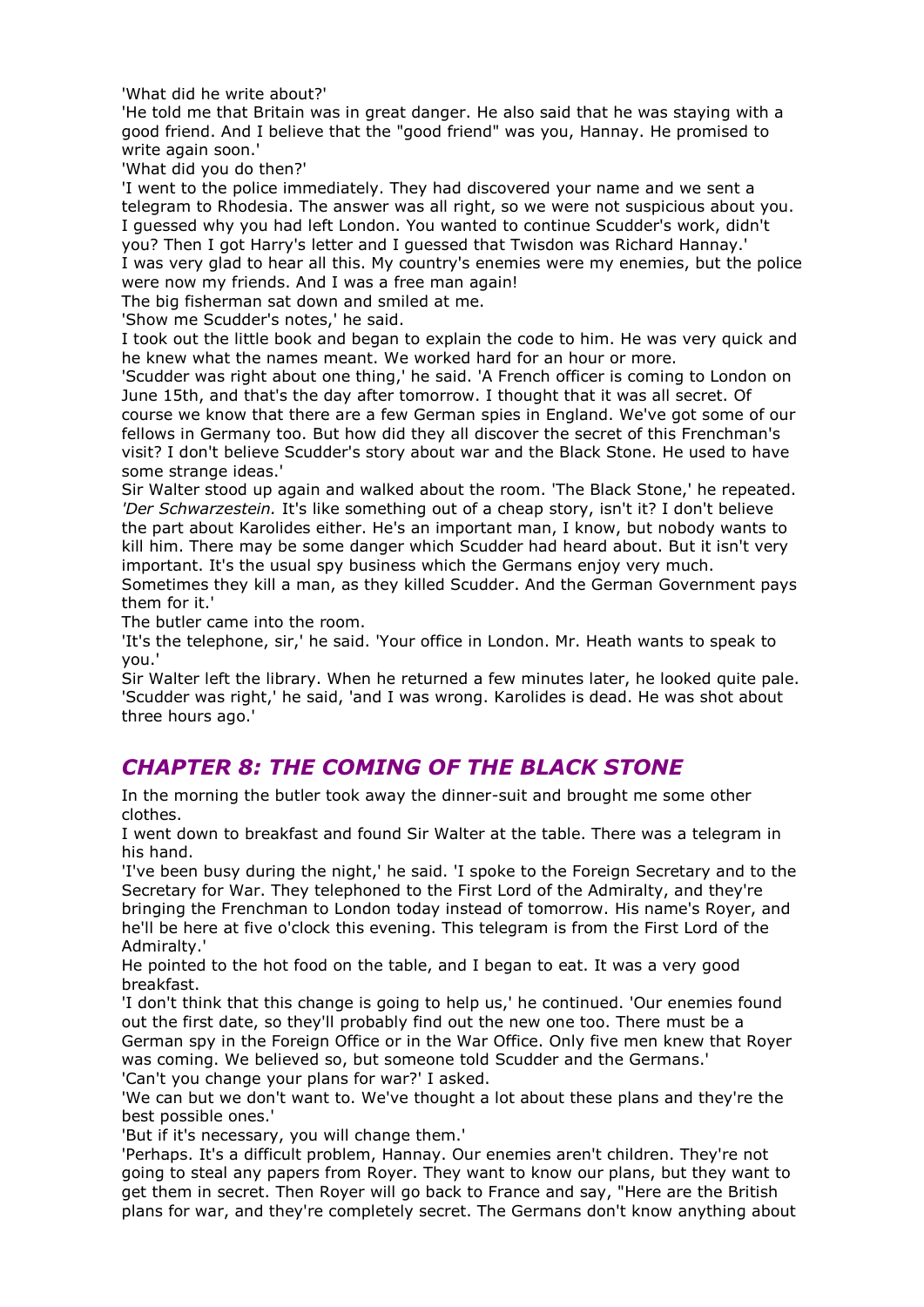them."

'Then you must give the Frenchman a special guard,' I said, 'who will stay by his side all the time.'

'Royer is having dinner with the Foreign Secretary tonight. Then he's coming to my house where he'll meet four people. They are Sir Arthur Drew, General Winstanley, Mr. Whittaker and me. The First Lord hasn't been well for a few days, so Whittaker is coming instead. And he's bringing the plans from the First Lord's office at the Admiralty. We'll deliver them to Royer who will then leave for Portsmouth. A warship is waiting there to take him to France. He'll have a special guard all the time.'

After breakfast we left for London by car.

Sir Walter said!, 'I'm taking you to Scotland Yard, Hannay. I want you to meet the Commissioner of Police.'

It was half past eleven when we reached Scotland Yard. We walked into the great dark building, and I met the Commissioner. His name was MacGillivray.

'I've brought you the murderer,' Sir Walter said.

The officer smiled. 'I'd be very happy if you had brought the real murderer, Bullivant. Good morning, Mr. Hannay. You must be a very interesting man.'

'And he's going to tell you some interesting things,' Sir Walter said, 'but not today. You have to wait for twenty-four hours, I'm afraid. Mr. Hannay is a free man now, isn't he?'

'Yes, of course,' the Commissioner said. Then he turned to me. 'Do you want to go back to your old flat? It's ready for you, but perhaps you'd like to move.' I was thinking about Scudder and could not reply.

'Well,' Sir Walter said, 'I must go now. Perhaps we'll need some of your men, MacGillivray, tonight or tomorrow. There may be some trouble.'

As we were leaving, Sir Walter took my hand.

'You're all right now, Hannay,' he said. 'You'll be quite safe in London. Come and see me tomorrow. But don't talk about these spies, will you? It's best to stay in your flat today.' He laughed suddenly. 'If these Black Stone people see you, they'll kill you.' When Sir Walter had gone, I felt quite alone. I was a free man, and everything was all right. But I was very nervous. I went to the Savoy Hotel and ordered a fine meal. But I did not enjoy it. People were looking at me, and I thought, 'Do they recognize me? Have they seen my photograph in the newspapers?' I soon left the hotel.

In the afternoon I got a taxi and rode several miles to North London. I paid the taximan and then began to walk back. I walked for several hours and at last came to the centre of London again. I was feeling very unhappy.

It was six o'clock, and great things were happening in London. Royer had already arrived. Sir Walter was busy at the Foreign Office or making plans for the meeting. The Black Stone spies were watching and waiting quietly. But what was I doing? I was walking about the centre of London.

Suddenly a strange thought came into my head. I believed that there was great danger in London that day. And it was such a danger that only I could fight against. But what could I do? Sir Walter did not need me. I could not walk into a meeting of important officers and Ministers. I could look for the German spies of course. And if I found them, I would fight them. I was quite sure of one thing: my country needed me in this trouble. If I did not destroy their plans, the German spies would win.

'But is that true, Hannay?' I said to my-self. 'Can't Sir Walter and his friends easily look after Britain? Doesn't the First Lord of the Admiralty know his business better than you do? Can a few. German spies do anything against all this power?'

I was not sure. There was a little voice in my ear which repeated the same words: 'Do something, Hannay. Get up and do something now, or you'll never sleep well again.' At half past nine I was walking along Jermyn Street. And I decided what to do. I would go'to Sir Walter's house. I knew the address and I could easily find it. He did not want to see me, but I had to do something.

I came to Duke Street and walked past a group of young men. They were wearing dinner-suits and had just come from a hotel. One of the young men was Mr. Marmaduke Jopley.

He saw me and recognized me at once.

'Look!' he cried. 'It's the murderer! Hold him! Hold him! That's Hannay the murderer!' Jopley caught my arm, and the others rushed to help him. A policeman ran across the street. I hit Jopley hard with my left hand and saw him fall. But then the crowd held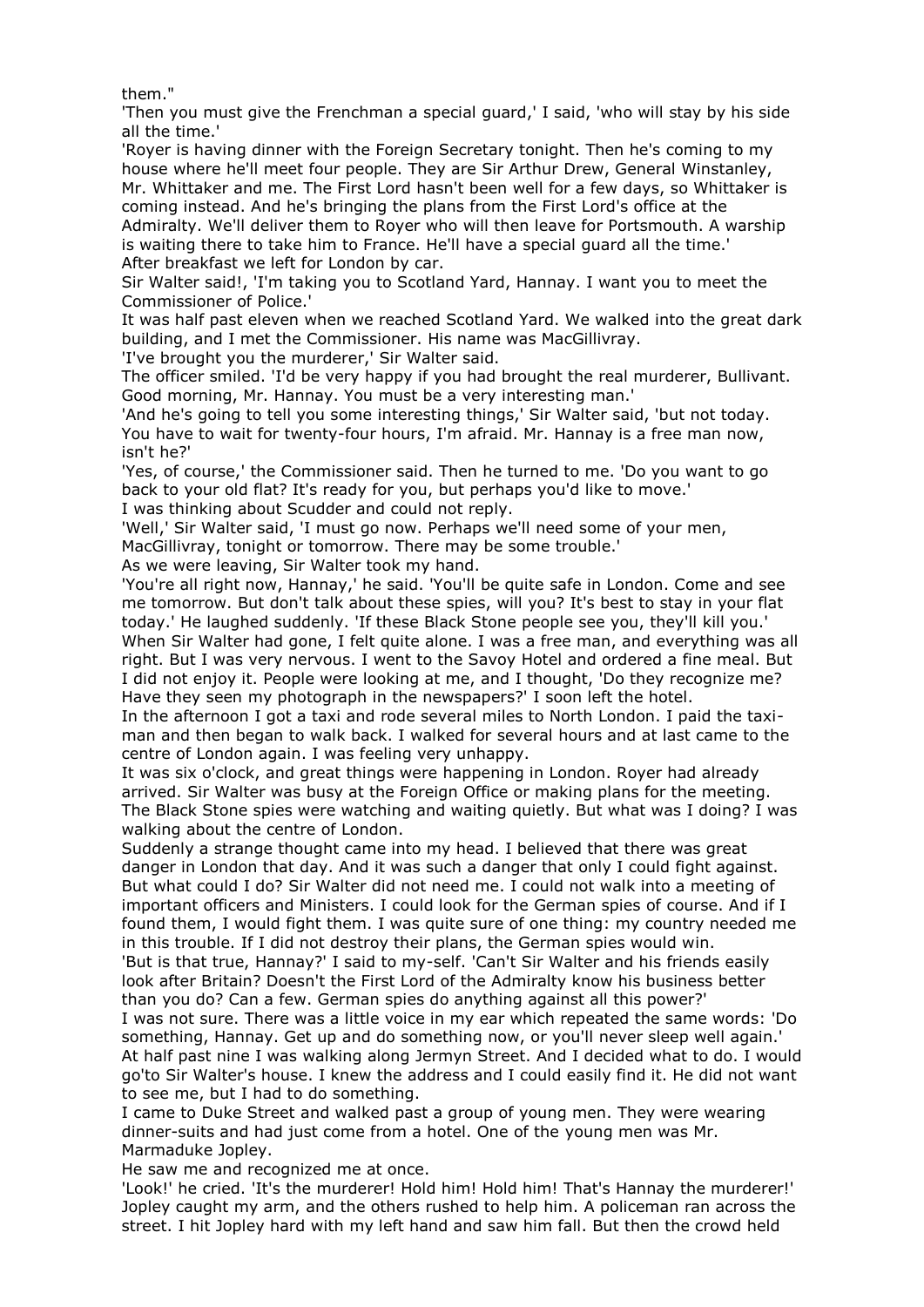me and I could not move.

'What's the matter here?' the policeman said.

That's Hannay the murderer,' Jopley shouted.

Oh, be quiet,' I said. 'I'm not a murderer. Listen, officer. Take my advice and don't arrest me. The Commissioner knows all about me. I was at Scotland Yard this morning.'

'Now young man, come along with me,' the policeman said. 'I saw you begin this quarrel.' He pointed at Jopley who was still on the ground. 'That gentleman didn't do anything to you, but I saw you hit him. Now come along quietly to the police station.' I felt very angry indeed. I heard the little voice in my ear again. 'You must escape,' it said. 'Don't waste a minute here.'

Suddenly I felt as strong as an elephant. I turned quickly and threw the policeman to the ground. I pushed the other men away and ran along Duke Street.

I can run very fast when I want to. And that evening I almost flew. In a few minutes I reached Pall Mall and turned towards St. James's Park. I ran between the taxis in the Mall and crossed the bridge. There were very few people in the park and no one

stopped me. Sir Walter's house was at Queen Anne's Gate and there I began to walk. Three or four motor-cars were standing in the street outside the house. I walked up to the door and rang the bell.

The butler opened the door at once. I could hear cries in the distance, but the street was empty.

'I must see Sir Walter,' I said. 'My business is very important.'

'Come in, sir,' he said. 'I'm afraid you can't see him immediately. But you can wait in the hall until the meeting is over.'

It was an old house with a large square hall. Doors led into several rooms on each side. A guard who was dressed in plain clothes stood outside one of the doors. I sat down in a corner near the telephone.

I made a sign to the butler. 'I'm in trouble again,' I said. 'But I'm working for Sir Walter, and he knows all about it. The police and a crowd of people are following me and may come here. Please don't tell them that I'm here. And don't let them come in.' 'All right, sir,' he replied.

A minute or two later I heard voices outside. The door-bell rang and the butler went to answer it. Someone spoke to him from outside, and he suddenly stood up very straight.

'I am sorry,' he said. 'This is Sir Walter Bullivant's house, and Sir Walter is Chief Secretary at the Foreign Office. I'm afraid that I don't know anything about a murderer. Now please go away, or I shall call the police myself.'

Then he shut the door and walked back through the hall.

Two minutes later the bell rang again, and a gentleman came in. While he was taking off his coat, I saw his face. It was a famous face, and I had often seen his photograph in the newspapers. The gentleman was Lord Alloa, the First Lord of the Admiralty. He was a big man with a large nose and bright blue eyes.

He walked past me, and the guard opened the door of the room for him.

I waited in the hall for twenty minutes. And during this time the little voice was still speaking in my ear. 'Don't go away,' it said. 'You'll soon be needed.' A little bell rang at the back of the house. And the butler immediately came into the hall. The First Lord left the meeting-room, and the butler gave him his coat. I looked at the gentleman for a moment, and he looked straight at me. It all happened very quickly. My heart jumped suddenly because I noticed a light in his eyes. I had never met the First Lord before, and he had never met me. But there was no doubt at all about that sudden light in his eyes. It meant that he had recognized me. He looked away at once and walked to the door. The butler opened it for him and closed it behind him.

I picked up the telephone-book and quickly found Lord Alloa's telephone number. I rang and the butler answered.

'Is the First Lord at home?' I asked.

'Yes, sir,' the voice said. 'But he's not very well. He's been in bed since this afternoon. Can I give him a message, sir?'

'No, thank you,' I said, and I put the telephone down.

I crossed the hall quickly to the meeting-room and went in without knocking. Five surprised faces looked up from a round table. Sir Walter was there and Drew, the War Minister. I easily recognized Sir Arthur Drew from his photographs in the papers.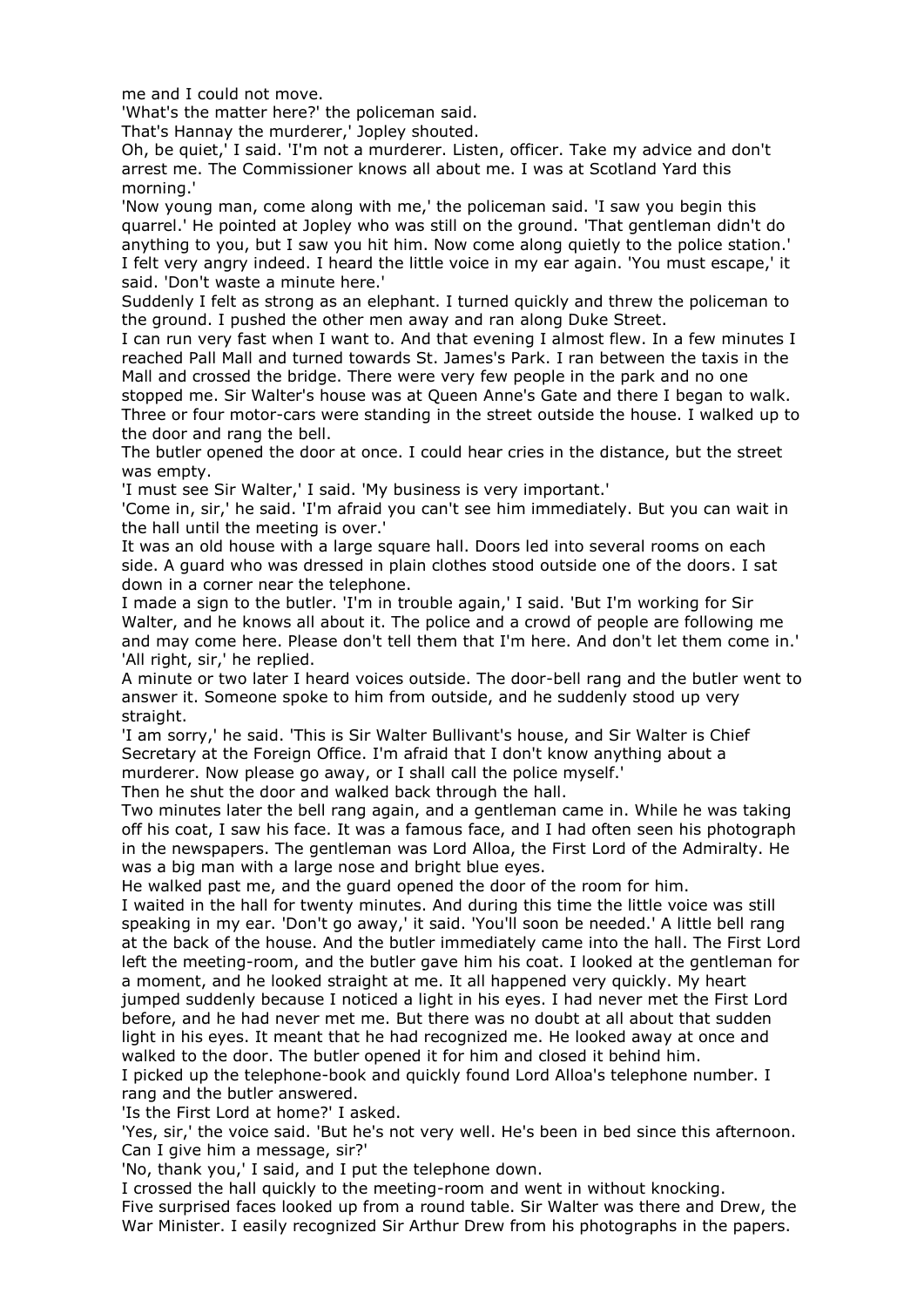I had seen General Winstanley before, and an older man who was probably Whittaker stood next to him. The fifth man was short and fat with a dark grey moustache. Sir Walter looked quite angry.

'This is Mr. Hannay, gentlemen,' he said. 'I've already told you something about him. But why have you come here, Hannay? You know that we're very busy.'

'Your enemies are busy too, sir,' I said. 'And one of them has just left this room.' Sir Walter's face grew red as he said, 'But that was Lord Alloa.'

'It was not,' I cried. 'Lord Alloa has been in bed since this afternoon. I have just spoken to his butler on the telephone. The gentleman who was.here recognized me. And Lord Alloa doesn't know me.'

'Then... who... who...?' someone asked.

'The Black Stone,' I cried. I looked around the table and saw doubt and fear in five pairs of eyes.

#### *CHAPTER 9: THE THIRTY-NINE STEPS*

'But that can't be true,' Mr. Whittaker said. 'Lord Alloa told me that he probably wouldn't come to the meeting. But I know him very well and was not surprised to see him here, You're quite wrong about this, Hannay.'

Sir Walter went out of the room and spoke to someone on the telephone. When he came back, his face had turned pale.

'I've spoken to Alloa,' he said. 'He got out of bed to come to the telephone. Hannay is right. The gentleman who was here was not Lord Alloa.'

'I don't believe it,' General Winstanley said. 'Alloa was standing beside me ten minutes ago.'

'Gentlemen,' I said, 'the Black Stone knows its business. You probably didn't look at the man carefully. You were talking about these important plans. The fellow was like Lord Alloa, and so you accepted him. But it was another man, and I have probably seen him during the past month.'

Then the Frenchman spoke. 'This young man is right,' he said slowly and in good English. 'Our enemies know their business very well. Listen and I'll tell you a true story. It happened many years ago when I was in Senegal. I was living at a hotel but every day I used to go fishing. The river was a few miles away and I used to ride there on a little horse.

''Well, one day I packed my dinner as usual and hung it over the horse's neck. Then I left for the river. When I arrived there, I tied the horse to a tree. I fished for several hours, and I was thinking only about the fish. I didn't take any notice of the horse at all, but I could hear her. And I could see her shape from the corner of my eye. She was moving about a lot and crying a bit too. I spoke to her as usual, but I did not look up from the water.

''Well, dinner-time came, so I put the fish into a bag and walked along the river bank. I was still fishing carefully and watching the water. When I reached the tree, I threw the bag on to the horse's back...'

The Frenchman stopped and looked around the table.

'It was the smell that I noticed first. I looked up and turned my head. My bag was lying on a lion's back. The horse was dead and half-eaten on the ground behind him.' 'What happened next?' I asked. I recognized this as a real African story.

'I shot the lion in the head,' he said. 'But before he died he took a part of me.' And he held up his left hand which had only two fingers on it.

'That horse had been dead for an hour,' he continued. 'And the lion was watching me all the time. He was a brown shape near the tree. I had seen the shape and colour but I had not looked carefully. That was my mistake, gentlemen, and we have made the same mistake tonight.'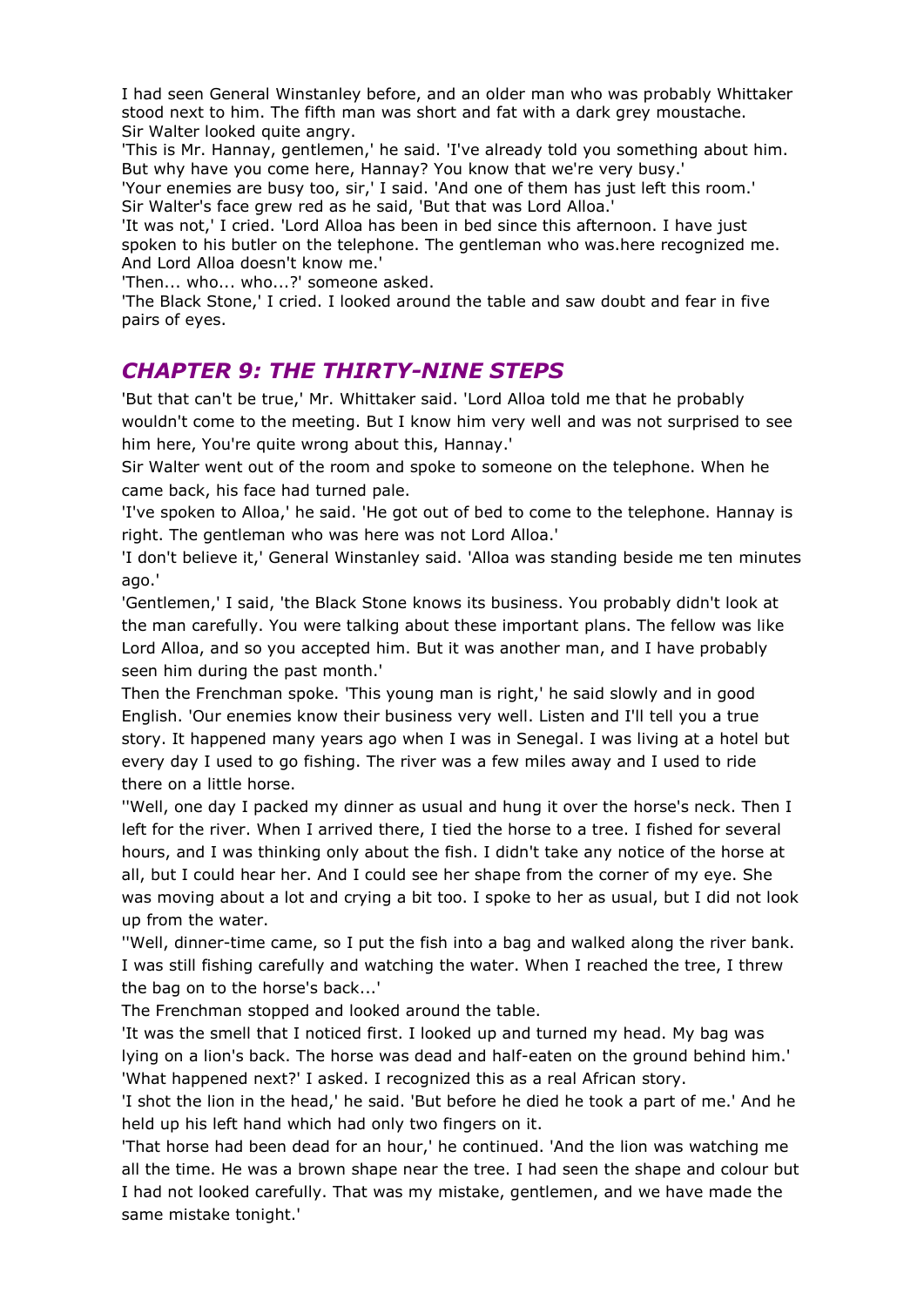Sir Walter agreed.

''This Black Stone fellow,' the General said, 'is he a German spy or something? No one could keep all these facts and figures in his head. It doesn't seem very important to me.'

'Oh, yes, he could,' the Frenchman replied. 'A good spy can remember everything. His eyes are like a camera. Did you notice that he didn't speak at all? He read the papers several times but didn't say anything. You can be sure that he has all the facts now. When I was young, I could do the same thing.'

'Well, we must change the plans,' Sir Walter said.

Mr. Whittaker looked surprised. 'Did you say that to Lord Alloa?' he asked. 'No.'

'Of course we can't decide it now. But I'm almost certain about this: if we change the plans, we'll have to change the coast of England too!'

'And there's another problem,' Royer said. 'I've told you some of the French plans, and that German spy heard them. Now we can't possibly change our plans. But we can do this, gentlemen: we can catch that man and his friends before they leave the country.'

'But how?' I cried. 'We don't know anything about them.'

'And there's the post,' Whittaker said. 'They can easily send the facts to Germany by post. They may be on their way now. We can't possibly search the post.'

'No,' the Frenchman said. 'You don't know how a good spy works, gentlemen. He delivers the secrets himself The Germans will pay the man who brings the plans. So we still have a chance. The fellow must cross the sea to get to Germany, and we must search all ships. Believe me, gentlemen. This matter is very important for both France and Britain.'

Royer was clearly a wise man, and he had the right ideas. But where could we find these German spies? The problem was a very difficult one.

Then suddenly I remembered Scudder's book.

'Sir Walter,' I cried, 'did you bring Scudder's note-book from the cottage? I've just remembered something in it.'

He nodded and went to a cupboard. And a few moments later I had found the page. 'Thirty-nine steps,' I read. 'Thirty-nine steps - I counted them. High tide is at seventeen minutes past ten.'

Whittaker was looking at me. 'What does all that mean?' he asked.

'Scudder knew these spies,' I said. 'And he knew the place where they lived. They're probably leaving the country tomorrow. And I believe that we'll find them near the sea. There are steps at this place, and it has a high tide at seventeen minutes past ten.'

'But they could leave tonight,' someone said. 'They needn't wait until tomorrow.' 'I don't think so. They have their own secret way and they're not going to hurry.

They're Germans, aren't they? And Germans always like to follow a plan. Now where can we find a book of tides?'

'Well, it's a chance,' Whittaker said, 'and it may be our only chance to catch them.' 'Isn't there a book of tides at the Admiralty? Sir Walter asked.

'Yes, of course,' Whittaker replied. 'We'd better go there immediately.'

We went out into the hall, and the butler gave their coats to the gentlemen. We got into two of the motor-cars, but Sir Walter did not come with us.

'I'm going to Scotland Yard,' he said. 'We'll probably need some of MacGillivray's men.'

We reached the Admiralty and followed Whittaker through several empty rooms to the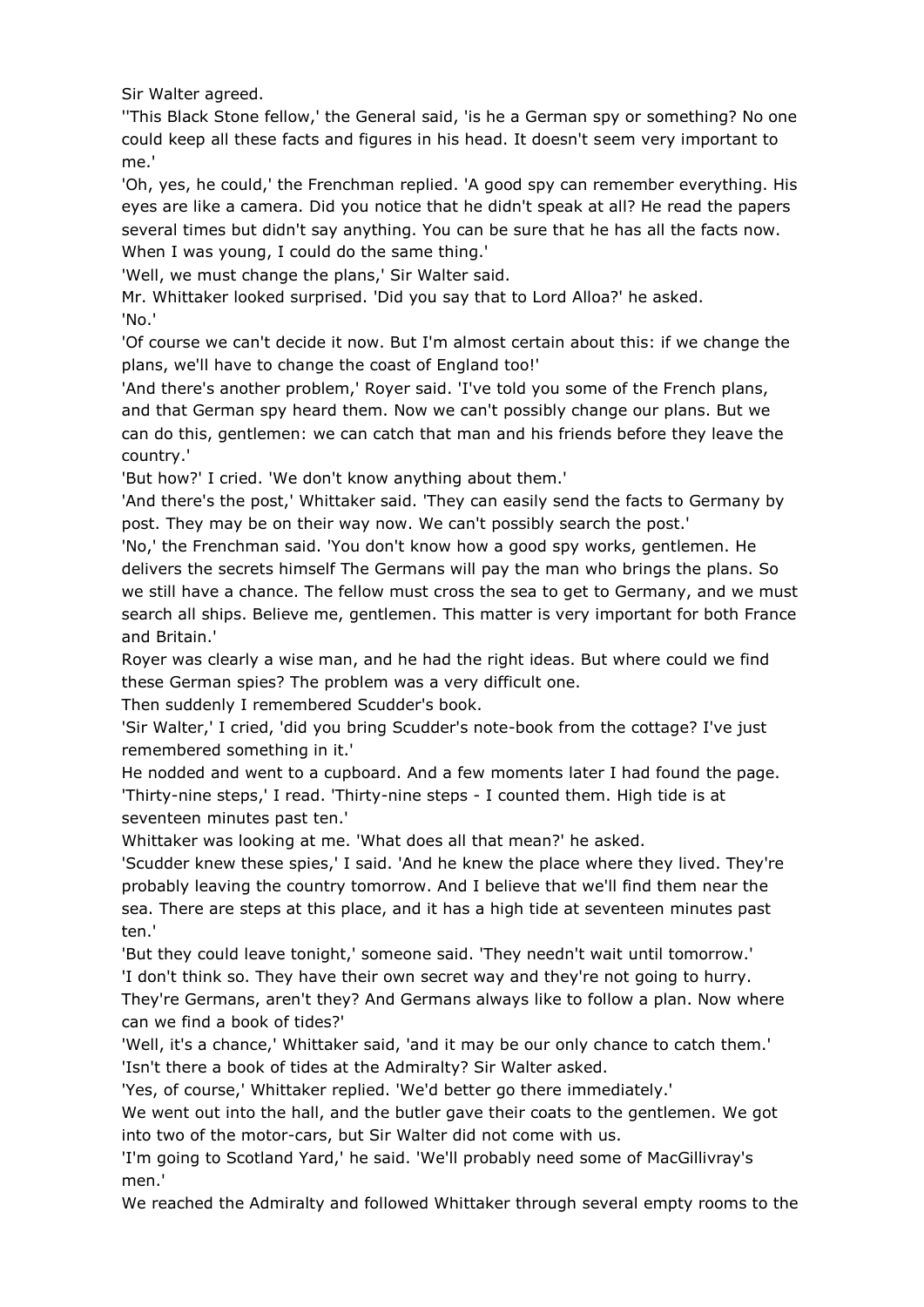map-room. There he found a book of tides and gave it to me. I sat down at a desk and the others stood around me.

But the job was too difficult for any of us. There were hundreds of names in the book. And high tide was at seventeen minutes past ten in forty or fifty places.

I put down the book and began to think about the steps.

'We're looking for a place,' I said., 'which probably has several sets of steps. But the important set has thirty-nine steps in it.'

'And the tide is important too,' Royer said. 'So that means that it's probably a small harbour. These fellows won't try to escape in a big boat. They may have a yacht or a fishing-boat.'

'That's quite possible,' I said. 'The place may not be a harbour at all. These spies have been in London, and now they want to go to Germany. So they'll probably leave from a place on the East Coast.'

I picked up a piece of paper and wrote down our ideas.

(1) The place has several sets of steps or stairs. The important set has thirty-nine steps.

(2) High tide is at seventeen minutes past ten, and the tide may be necessary for boats to leave.

(3) The place has a small harbour or it may be a piece of open coast.

(4) The Germans may use a yacht or a fishing-boat.

Then I guessed three things and wrote them down:

- (1) The steps may not be a part of the harbour.
- (2) It is a quiet place.
- (3) It is on the East Coast between Cromer and Dover.

We have to look for a foreign vacht.

Sir Walter came into the room with MacGillivray behind him.

'The police are watching the harbours and railway stations,' MacGillivray said. 'But it's not going to be easy for them. They're looking for a fat man, a thin man and an old man!'

I showed my paper to Sir Walter and said, 'These are our ideas. But we'll need someone to help us.' I turned to Whittaker and said, 'Is there a Chief Coastguard on the East Coast?'

'I don't know. But we have an Inspector of Coastguards in London. He lives in Clapham and he knows the East Coast very well.'

'Can you bring him here tonight?' I asked.

'Yes, I think so. I'll go to his house.'

It was very late when Whittaker returned with the Inspector. He was a fine old fellow and very polite to the officers. Sir Arthur Drew spoke to him first.

'We're looking for a place on the East Coast,' he said, where there are several sets of steps. They probably lead down to the beach. Do you know any place like that?' 'Well, sir, I don't know. There's Brattlesham in Norfolk of course. There are steps there, but only the fishermen use them.'

That isn't the place,' I said.

Then there are plenty of holiday places. They usually have a few steps.' 'No. This is probably a very quiet place.'

'Then I'm sorry, gentlemen. I don't know. There's only the Ruff...'

'What's that?' I asked.

'It's a bit of high ground on the Kent coast. Near Bradgate. There are some fine houses on the top and some of them have stairs down to the beach. They're private beaches of course.'

'What do you mean by that?'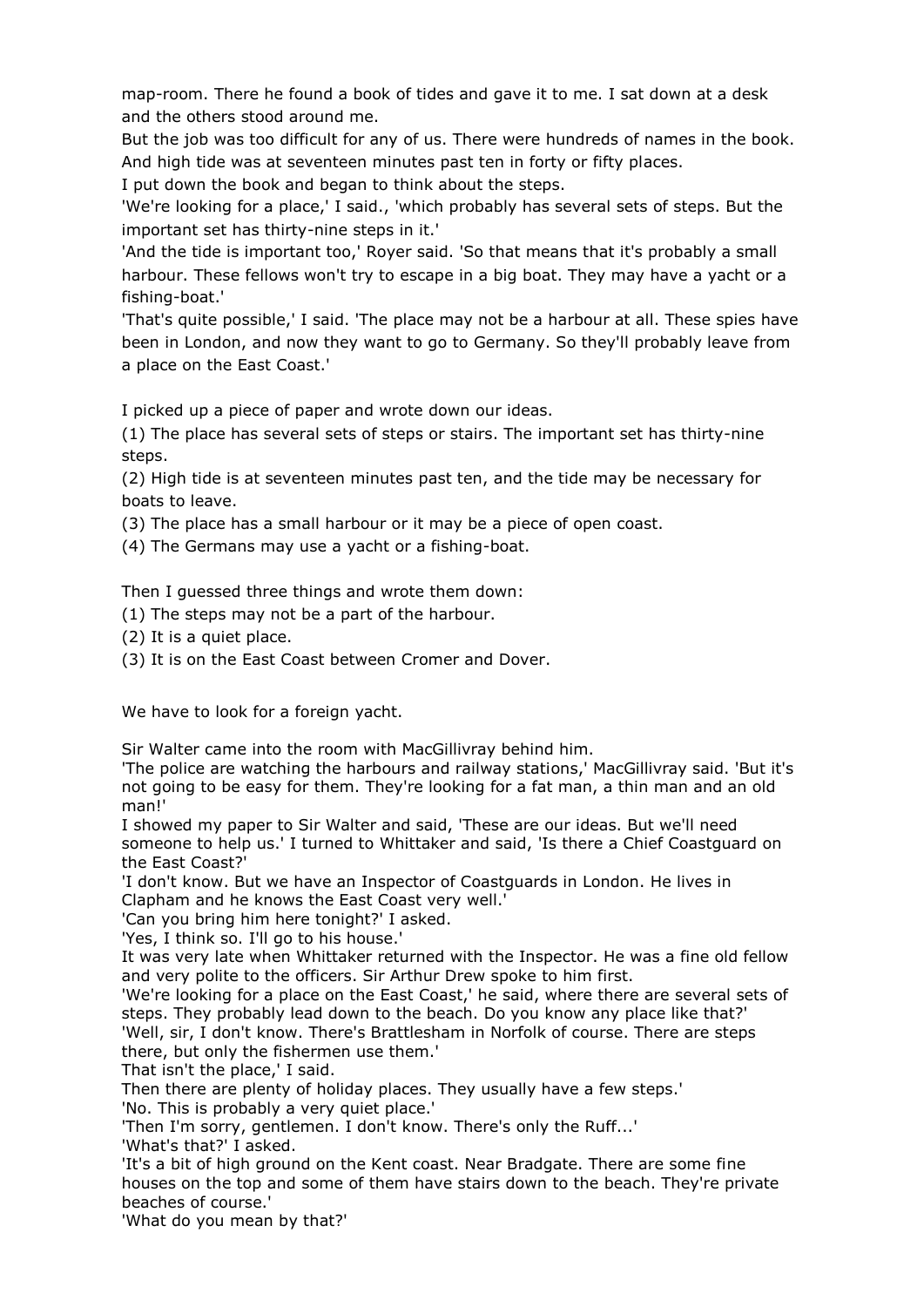'Well, the people who own the houses also own the beaches, sir. When you buy a house there, you get a piece of private beach as well.'

I picked up the book of tides and found Bradgate. High tide there was at twenty-seven minutes past ten on June 15th.

'How can I find the time of high tide at the Ruff?' I asked the Inspector.

'Oh, I know that, sir. I stayed there once in June. It's ten minutes before high tide at Bradgate.'

I shut the book and looked around.

'Sir Walter.' I said, 'can I borrow your car and a map of the roads in Kent? I'd like to have some of your men too, MacGillivray. We may be able to surprise these German gentlemen tomorrow morning.'

They did not answer me for a moment. I did not work for the Foreign Office or the Admiralty, and I was not in the British Army. But I was young and strong and I had met these spies before.

It was Royer who spoke first. 'I'm quite happy,' he said, 'to leave this matter in Mr. Hannay's hands.'

'Yes, yes,' Sir Walter said, 'I think so too.' And he nodded at MacGillivray.

Half an hour later I was driving quickly through the villages of Kent. MacGillivray's best officer was sitting beside me in the car. It was half past three in the morning.

#### *CHAPTER 10: THE HOUSE BY THE SEA*

We stayed at the Griffin Hotel in Bradgate. At seven o'clock in the morning I was looking out of a window there. It was a beautiful day.

A man was fishing down at the harbour, and I remembered Royer's story about the lion.

A small warship had just arrived and was lying south of the harbour. I called MacGillivray's man.

'Inspector Scaife,' I said, 'do you know that ship?

Perhaps Whittaker sent her here.'

'I don't think so,' he said. 'She's usually along this part of the coast.' And he told me her name and the name of her captain. I went to the telephone and sent a telegram to Sir Walter about them.

After breakfast Scaife and I walked along the beach. We went towards the stairs on the Ruff but stopped half a mile from them.

'I won't come all the way with you,' I said. 'These fellows know me very well. I'll wait here. You go on and count all the steps.'

I sat down behind a rock and waited. There was no one on the beach. It was ten o'clock when Scaife came back.

'There are six sets of stairs,' he said, 'and they lead to six different houses.' He took a piece of paper from his pocket and read: 'Thirty-four, thirty-five, thirty-nine, fortytwo, forty-seven and twenty-one.'

I felt so pleased that I almost got up and shouted.

We hurried back to Bradgate and sent a telegram to MacGillivray. I wanted six good men, and they had to stay at different hotels in the town.

'Now go back to the thirty-nine steps,' I said to Scaife, and have a look at the house. Then go to the post-office and find out who lives there.'

He brought back some strange but interesting facts. The house was called Trafalgar Lodge and belonged to an old gentleman named Appleton. Mr. Appleton often stayed there in the summer. He had arrived about a week before and was still there. No one knew a lot about him but he seemed kind and quiet. Scaife had made some excuse to visit the house and noticed three women there.

'They look after the place,' he said, 'and they can't possibly be Germans. They talk too much for that.'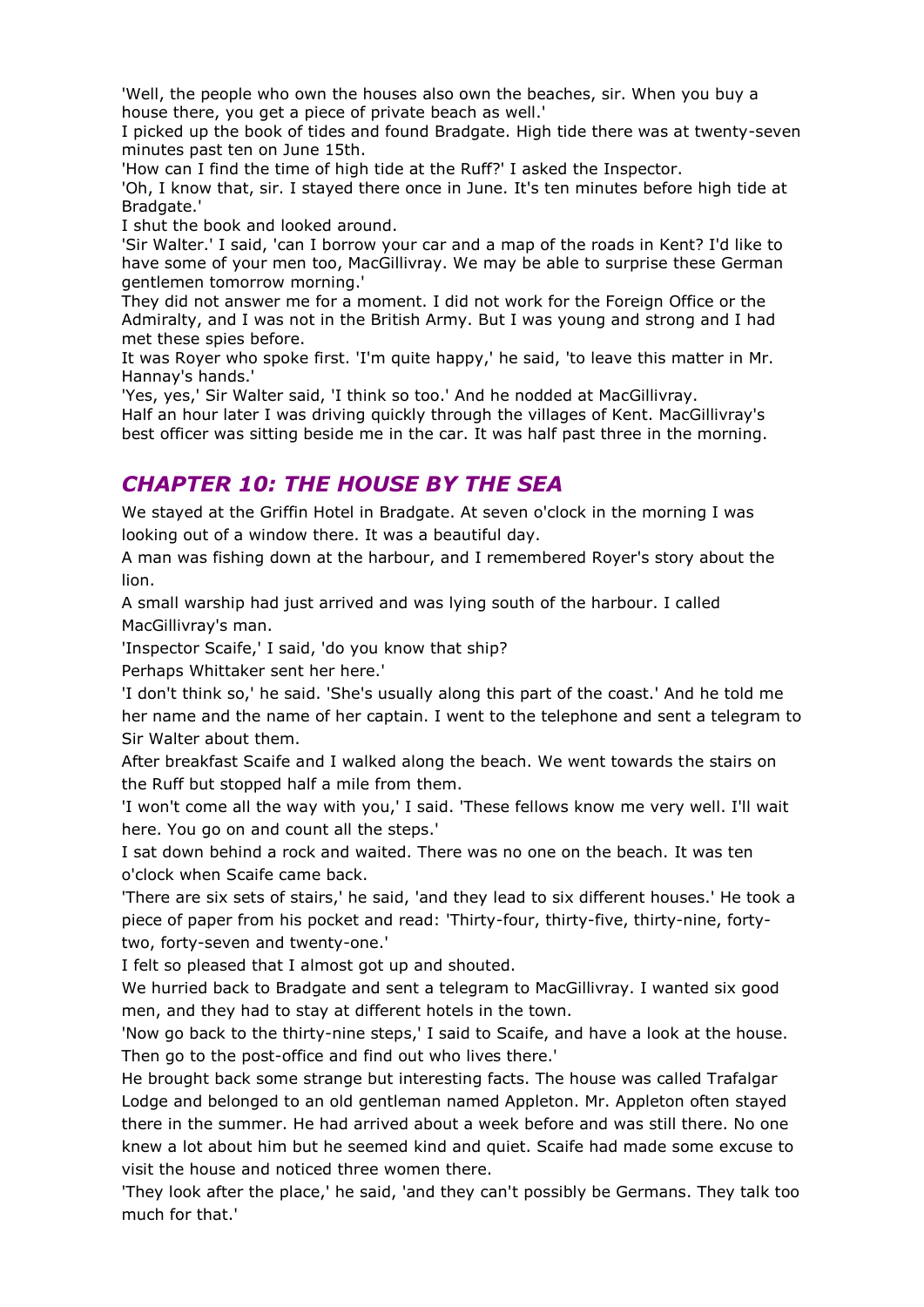'Did you notice the houses on each side of Trafalgar Lodge?' I asked. 'Yes. The house on the right is empty. They're still building the place on the left.' Before dinner I walked along the Ruff myself and I took Scaife's telescope. I found a quiet place away from the houses and sat down there. I could see the house very well through the telescope. It was a red stone place with large windows. There was a garden all around the house, and the British flag was flying there from a tall post! While I was watching, a man left the house to walk along the hill-top. He was an old man wearing white trousers and a blue coat. He was also carrying a telescope, and he had a newspaper under his arm. He walked about two hundred yards and then sat down on a seat to read the paper. A few minutes later he put down the paper and looked at the warship through the telescope. And he looked at it for a long time. I watched him for half an hour, and then he got up to return to the house. I went back to my hotel.

I was not very happy about that old man. He did not look like a spy, but he could be the old fellow from that Scottish farm.

In the afternoon an exciting thing happened. A yacht came up from the south and lay near the Ruff. She was about a hundred and fifty tons and she flew the British flag. Scaife and I went down to the harbour and spoke to the coastguard there. We said that we wanted to go fishing. So the coastguard got a boat for us, and we sailed out of the harbour.

We caught about twenty pounds of fish that afternoon. And about four o'clock we sailed quite close to the yacht. She looked like a wonderful white bird on the water. 'She's a fast boat,' Scaife said. 'If anyone wants to get away quickly, they'll go in this ship. There's plenty of power in those engines.'

Her name was the Ariadne. We spoke to a few men on her, and they were clearly Englishmen. Then an officer appeared, and the men stopped talking. The officer was a young man with a bright clean face and he spoke English very well. But we were quite certain that he was not an Englishman. His hair was cut very short and his clothes looked quite foreign.

In the evening I met the captain of the warship at the hotel.

'We may need your ship tonight or tomorrow,' I said. 'Have you heard anything about it?'

'Yes, sir. I've had a message from the Admiralty. I'll come in close when it's dark. I know what to do.'

About an hour later I walked back along the hill-top towards Trafalgar Lodge. The old man and a young man were playing tennis in the garden. While I was watching them, a woman brought out bottles and glasses. The young man who was rather fat took the things from her.

'Those fellows seem all right,' I said to myself. 'They're quite different from those terrible men in Scotland. I've probably made a mistake.'

Then another man arrived at the house on a bicycle. He was thin, dark and quite young. They finished the game of tennis and they all went into the house.

I walked slowly back to the hotel. Was I wrong about those men? Were they acting while I was watching them? They did not know that anyone was watching them. And they behaved like any Englishmen.

But there were three men in that house: the old man, the fat one and the thin, dark fellow. The house agreed completely with Scudder's notes. A yacht was lying half a mile away and she had a foreign officer. I thought about Karolides and the danger of war. And I remembered the fear in Sir Arthur Drew's face.

I knew what I had to do. I had to go to that house and arrest those men. If I was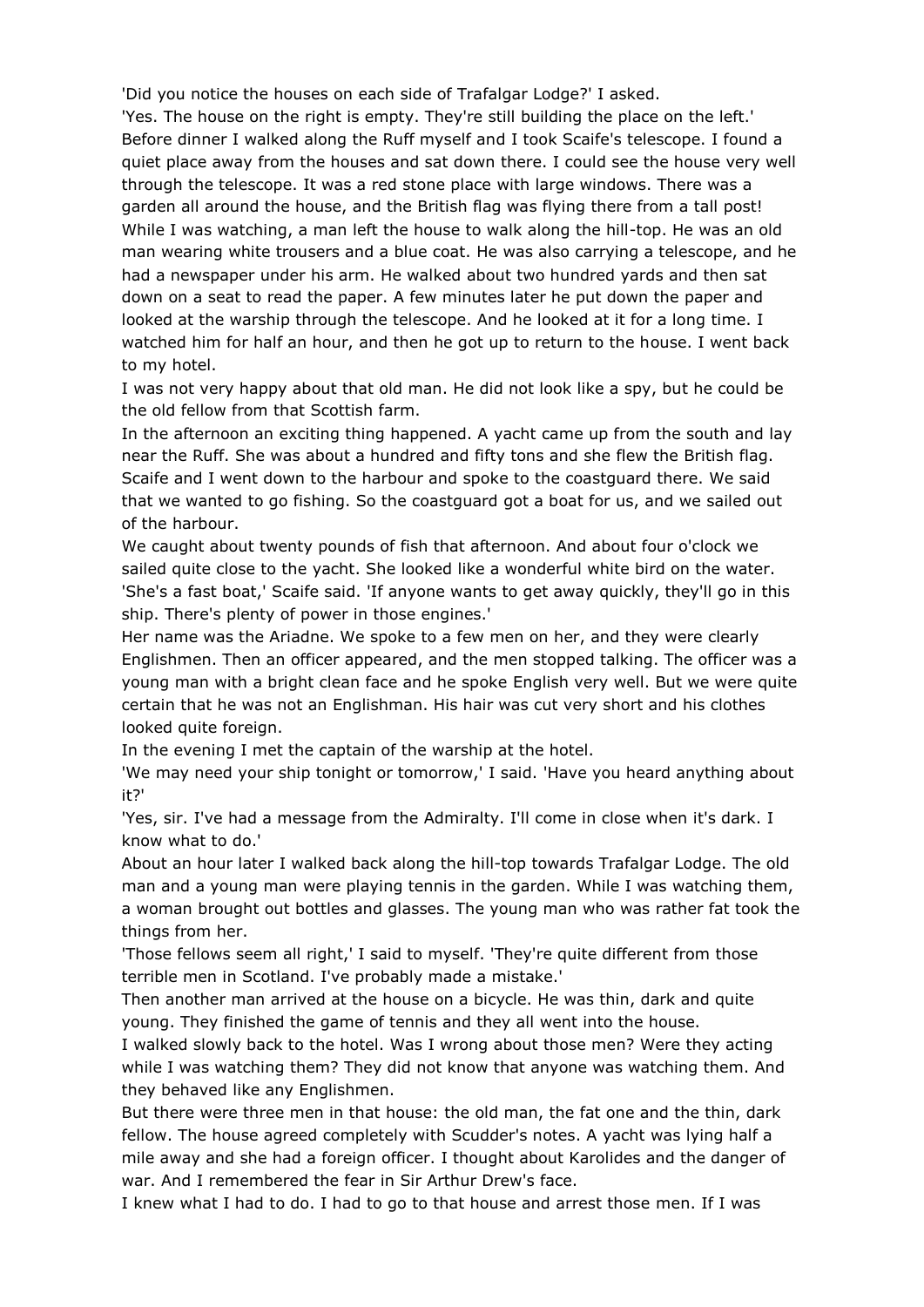wrong, I would take the blame myself. But I did not like the job at all. Suddenly I remembered my friend Peter Pienaar in Rhodesia. I have already written something about him. Well, Peter had been a criminal before he became a policeman. In fact the police accepted him for that reason. He knew all the worst criminals in the country. Peter told me that he had once escaped very easily from the police. He had put on a black coat and gone to church. And he had chosen to sit next to a police officer. They had sung together and used the same book. And Peter had not been recognized!

I asked him why the policeman had not recognized him. And Peter replied, 'Because the place and my clothes were different. He would have known me if I had been in the street or at a hotel. He would have recognized me if I had been wearing my usual clothes. But he did not believe that I would go to church or wear a long black coat.' These thoughts made me quite sure again. Our German enemies were as wise as Peter. They lived in an English house, and the British flag was flying in the garden. They used English names and played English games. Their private life was completely English, and so no one was suspicious of them.

It was now eight o'clock in the evening. I met Scaife at the hotel and gave him his orders.

'Put two men in the garden,' I said, 'and hide three others close to the windows. When I want you, I'll call.'

I was not hungry, so I went for a walk. I noticed the lights on the Ariadne and on the warship. I sat down on a seat and waited for more than an hour.

At half past nine I went to Trafalgar Lodge. Scaife's men were in their places by now, but I did not see anyone. There were lights in the house and the windows were open. I rang the door-bell.

One of the women opened the door.

'May I speak to Mr. Appleton?' I asked.

'Yes, sir. Please come in,' she said.

I had made a plan. I hoped to walk straight into the house and see those three German faces at once. They would recognize me immediately, and it would show on their faces.

But when I was inside, I could not move. I noticed their hats and coats and walkingsticks. There was a large clock in the corner of the hall. English pictures were hanging on the walls, and the place was like ten thousand other English homes.

'Your name, sir?' the woman asked.

'Hannay. Richard Hannay.'

She went into a room and called my name. I followed her immediately but I was too late. The three men had had a moment to hide their surprise.

The old man was standing up, and he and the fat one were wearing dinner-suits. The other man had on a suit of blue cloth.

'Mr. Hannay?' the old man said. 'You wish to speak to me, I believe. Excuse me, you fellows. Come into the next room, Mr. Hannay.'

I pulled a chair towards me and sat down on it.

'We've met before,' I said, 'and you know my business.'

The light was not very bright in the room. But I noticed that they all looked surprised. 'Perhaps we have,' the old man said, 'but I can't remember. I'm sorry that I don't know your business, sir. Will you please tell me?'

I thought about Peter Pienaar and said, 'This is the end, gentlemen. I've come to arrest you all.'

'Arrest us!' the old man said. 'But why?'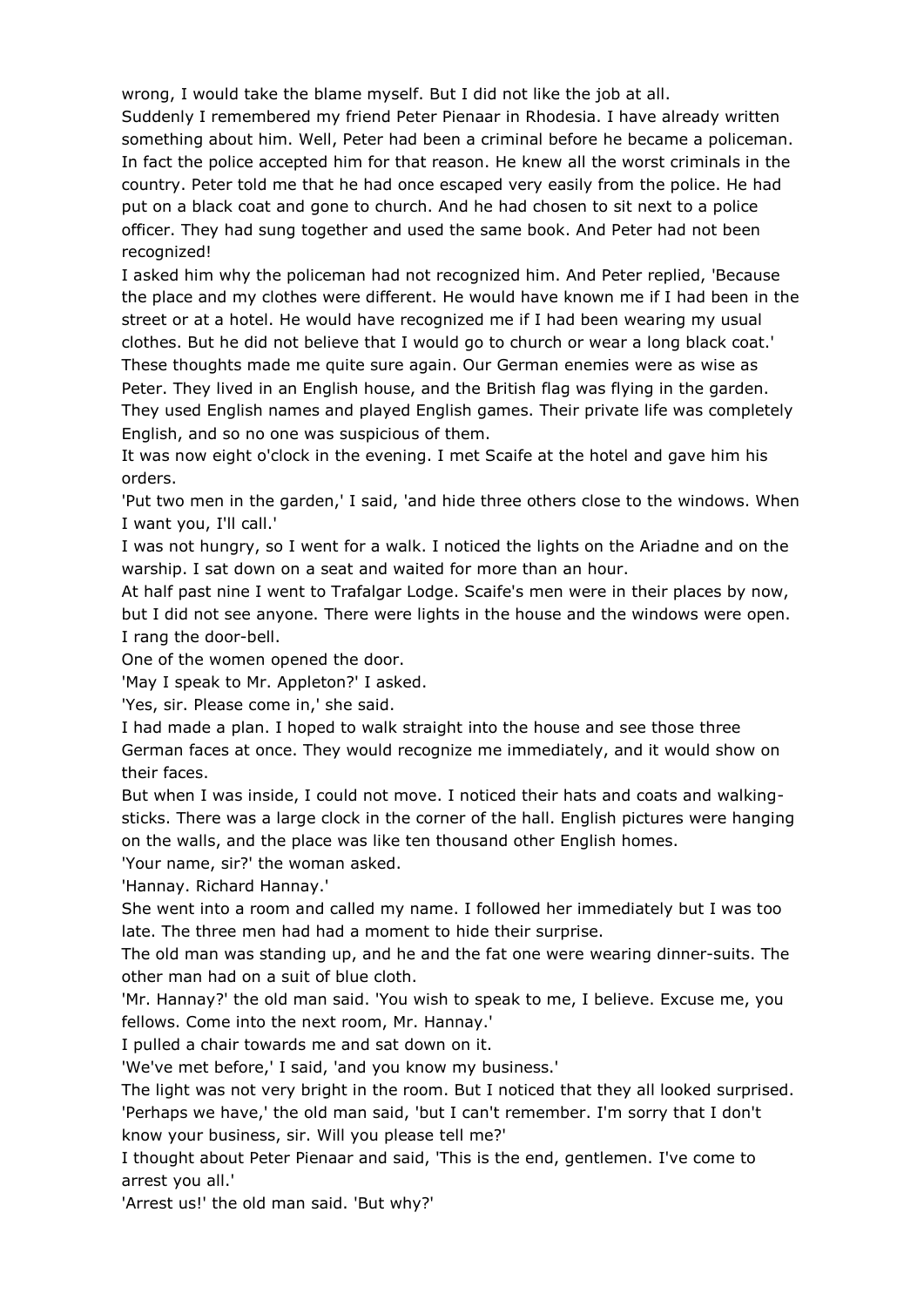'I arrest you for the murder of Franklin Scudder in London on May 23rd.'

'I've never heard that name before,' the old man said, and his voice seemed very weak.

The fat man spoke then. 'I read about that in the papers. But this is terrible. We don't know anything about the murder, sir. Where do you come from?' 'Scotland Yard,' I said.

They said nothing when they heard that. The old man looked down at his feet and seemed very nervous.

Then the fat man said, 'This must be a mistake, uncle. These things do happen sometimes. But we can easily prove the truth. I wasn't even in England on May 23rd, and you were ill, weren't you, Bob? You were in London, uncle, I know, but you can explain your business there.'

'That's right, Percy! Now what did I do on May 23rd? Oh, I remember. I came up in the morning from Woking and had dinner with Charlie Symons. I was at Grantham House in the afternoon, wasn't I? Yes, that's right. And I stayed there all the evening.' The fat fellow looked at me. 'I'm afraid you've made a mistake, sir. We'll help you if we can of course. But sometimes Scotland Yard is wrong.'

'Yes, indeed,' the old man said. 'We'll do anything to help you, sir, but this is clearly a mistake.'

'Won't Nellie laugh when she hears about this!' one of them said.

'Oh, she will! I must tell Charlie about it too. Now Mr. Hannay, I'm not angry with you, but you've come to the wrong place.'

They could not be acting. I felt sure that it was all true. I had made a mistake. And I wanted to say, 'I'm sorry, gentlemen,' and leave the house.

But the old man was very bald. The fat fellow was there too, and the third man was dark and thin. I looked at them carefully and I looked around the room. Everything was all right. I could not see one suspicious thing in that room. And I did not recognize their faces.

'Don't you agree, sir?' the old man asked me. 'Haven't you come to the wrong house?' 'No. This is the right house.'

'Well, it's a great waste of time,' the thin fellow said. 'Are you going to take us to the police station? You're only doing your duty, I know, but it's very difficult.'

I did not answer him. I thought, 'Oh, Peter Pienaar, help me!'

The fat man stood up. 'Perhaps Mr. Hannay needs more time,' he said. 'It isn't an easy problem for him. Let's play bridge for half an hour, shall we? Do you play, sir?' 'Yes. I've plenty of time and I like a game of bridge.'

We went into the next room, and I looked around. Books and newspapers were lying about. The tennis things were in an open cupboard in the corner. The old man's telescope was on top of the cupboard.

We sat around a card-table in the middle of the room. And the dark fellow brought me a drink. I played with him against the other two.

It was like a dream. The windows were open, and I could see the moonlight on the sea. The three men were not afraid at all. They were talking and laughing together. But my heart was beating very quickly.

I did not play very well that night. My thoughts were too ugly for me to follow the cards. I had doubts about these men, and they knew it of course. I looked at their faces again and again but could not recognize them. They did not only appear different. I felt sure that they were different. 'Oh, Peter,' I thought once more. Then suddenly I noticed something. The old man had put down his cards to drink some wine. And he did not pick them up for a moment. He sat back in his chair and